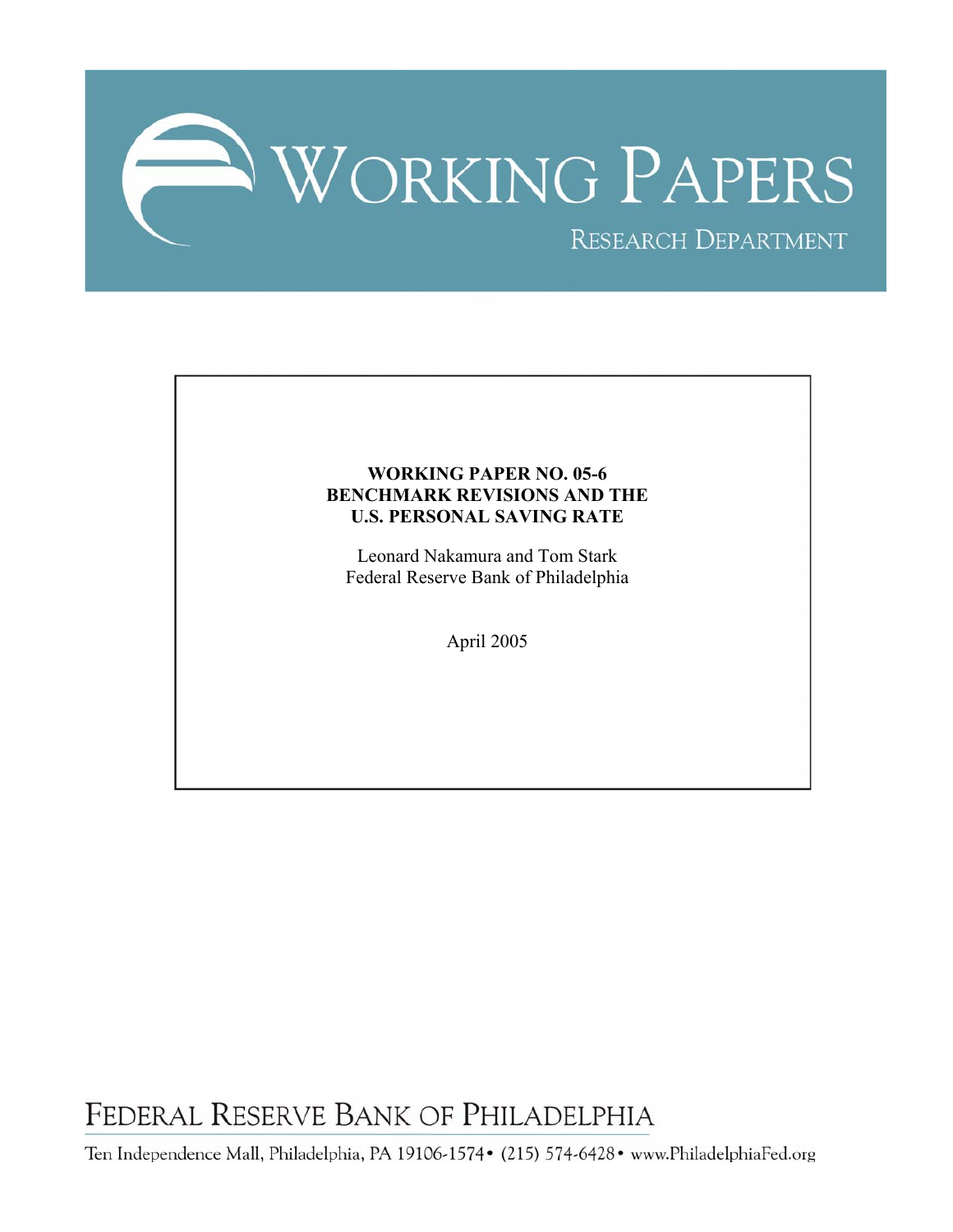Benchmark Revisions and the U.S. Personal Saving Rate

Leonard I. Nakamura and Tom Stark

Federal Reserve Bank of Philadelphia

The views expressed here are those of the authors and do not necessarily reflect those of the Federal Reserve Bank of Philadelphia or of the Federal Reserve System. We thank Mike Dotsey for ideas and advice. We would like to thank John Chew and Will Olney for superb research assistance.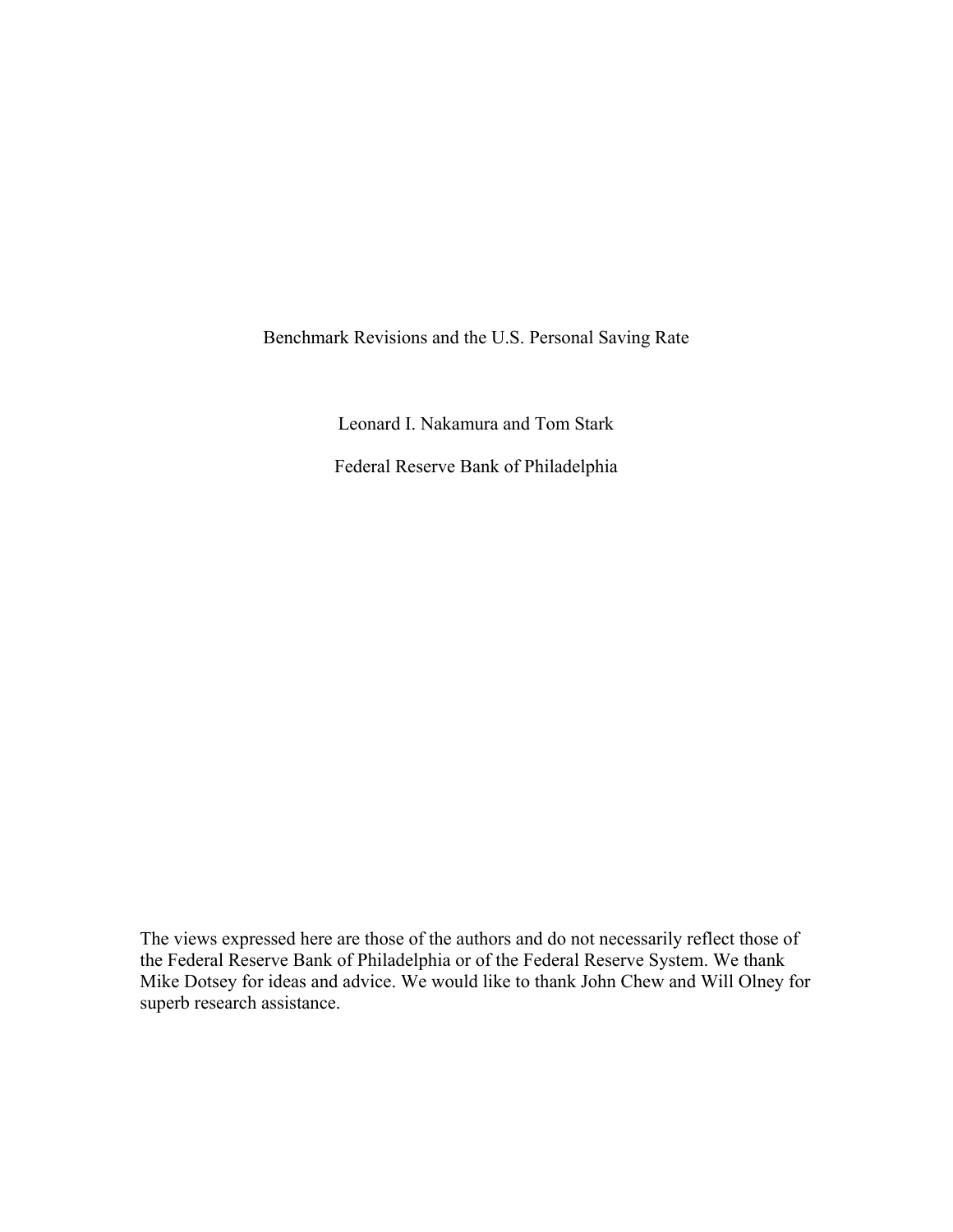Benchmark Revisions and the U.S. Personal Saving Rate

Leonard I. Nakamura and Tom Stark

#### ABSTRACT

 Initially published estimates of the personal saving rate from 1965 Q3 to 1999 Q2, which averaged 5.3 percent, have been revised up 2.8 percentage points to 8.1 percent, as we document. We show that much of the initial variations in personal saving rate across time was meaningless noise. Nominal disposable personal income has been revised upward an average of 8.4 percent: one dollar in twelve was originally missing! We use both conventional and real-time estimates of the personal saving rate to forecast real disposable income, gross domestic product, and personal consumption and show that the personal saving rate in real-time almost invariably makes forecasts worse. Thus while the personal saving rate may have some forecasting power once we know the true saving rate, as Campbell (1987) and Ireland(1995) have argued, as a practical matter it is useless to forecasters.

### Correspondence to:

 Leonard I. Nakamura, Research Department, Federal Reserve Bank of Philadelphia, 10 Independence Mall, Philadelphia, PA 19106, 215-574-3804 (office), 215-574-4364 (fax), leonard.nakamura@phil.frb.org (e-mail). Tom Stark, Research Department, Federal Reserve Bank of Philadelphia, 10 Independence Mall, Philadelphia, PA 19106, 215-574- 6436 (office), 215-574-4364 (fax), tom.stark@phil.frb.org (e-mail).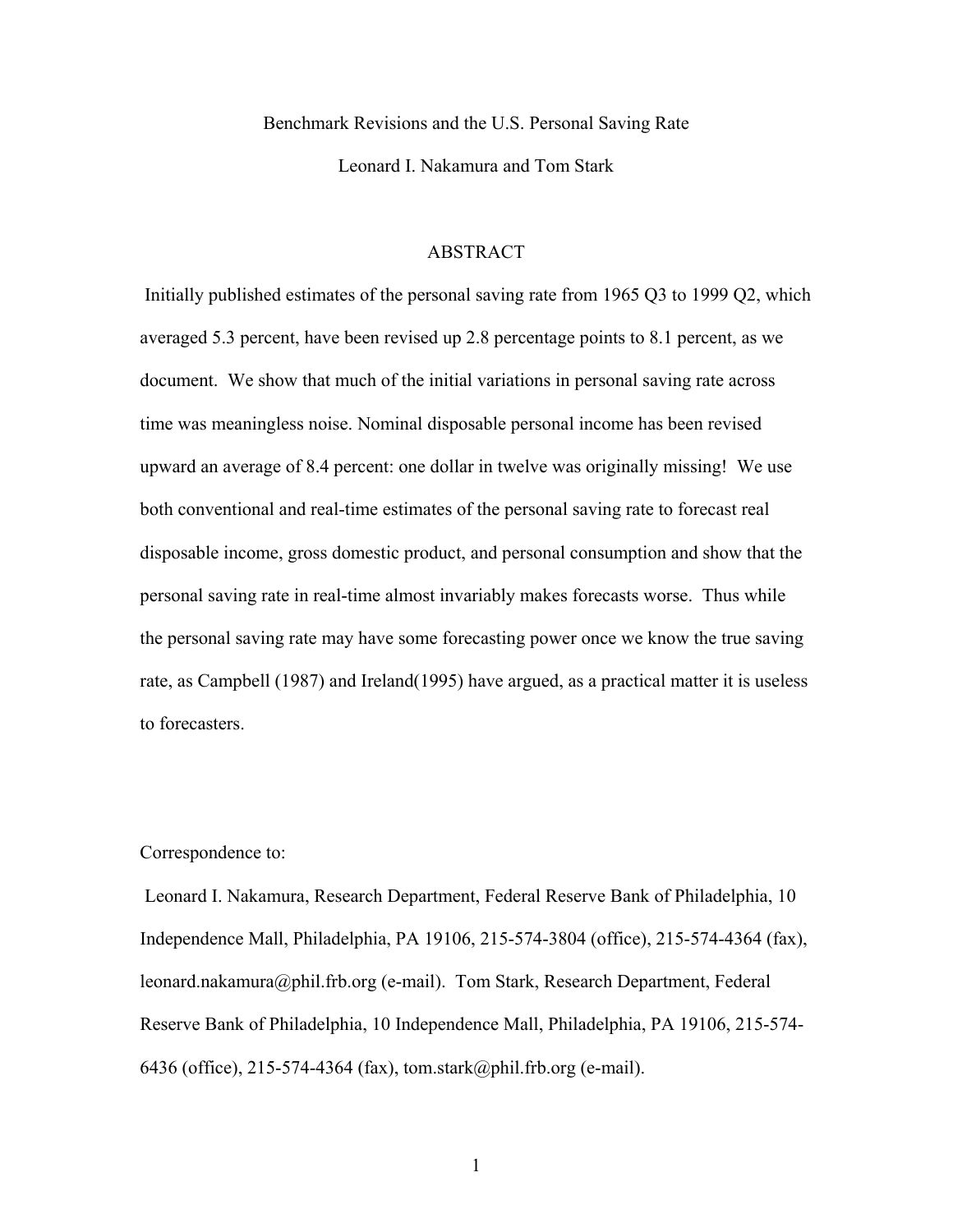#### Benchmark Revisions and the U.S. Personal Saving Rate

## **I. Introduction**

Do we know what the current U.S. personal saving rate is, in practice? The personal saving rate is a small difference between two large aggregates – personal outlays and disposable personal income – that are initially measured largely independently and with considerable noise. Is the U.S. personal saving rate informative about future income or expenditure growth? If it is mean-reverting, for example, a low personal saving rate should imply that future income will rise faster than consumption. Moreover, if consumption obeys the permanent income hypothesis, then as Campbell (1987) has argued, a low personal saving rate implies that real labor income is expected to accelerate. However, the personal saving rate is difficult to measure. In this article, we argue that as a practical matter, noise in the U.S. personal saving rate makes it uninformative for forecasting purposes.

Economists have worried about how well personal saving is measured at least since Taubman (1968). Revisions to the U.S. personal saving rate have been large and positive in the past four decades. Initially published estimates of the personal saving rate from 1965 Q3 to 1999 Q2 have been revised upward from 5.3 percent to 8.1 percent, as we document. Most of these revisions are due to the benchmark revisions that follow economic censuses, with large revisions *decades* after the initial estimate. These result primarily from large upward revisions to both disposable personal income and personal outlays. Nominal disposable personal income has been revised as much as 14.8 percent and on average from 1965 Q3 to 1999 Q2, 8.4 percent.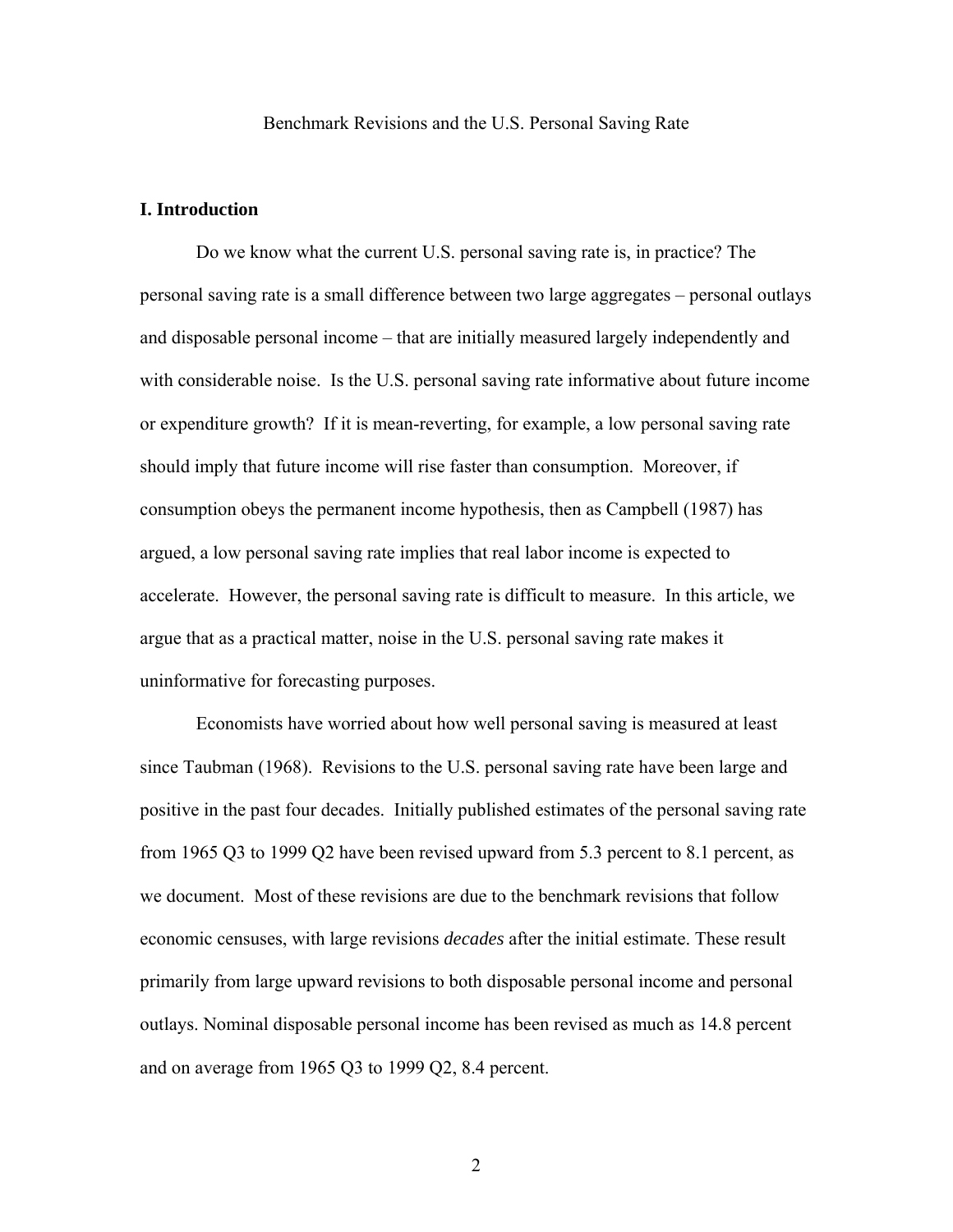Benchmark revisions substantially change the relative ranking of saving rates for individual quarters and five-year averages. For example, the early 1980s is now viewed as the period with the highest saving rates in the postwar period; yet at the time it appeared to have some of the lowest saving rates since the Korean War. As we shall show, the usefulness of the personal saving rate in predicting future movements in real income described by Ireland (1995) vanishes when real-time data is used.

We assume throughout (and believe) that the revised data bring us closer to the true state of affairs that economic agents confront. Thus, we do not argue that the tests of the permanent income hypothesis carried out by Campbell and Ireland are invalid; for evaluating the quantitative validity of a hypothesis about economic behavior, revised data are generally preferable. Rather, we argue that to test the practical value of an economic relationship for *forecasting* the n-step-ahead test based on real-time data should be preferred.

We briefly review our dataset and the process the U.S. Bureau of Economic Analysis (BEA) uses to revise national accounts data, and show that the major changes to the personal saving have occurred in benchmark revisions. We show how the personal saving rate and disposable income have changed over successive revisions, and discuss some of the sources of the revisions. Finally, we use both conventional and real-time estimates of the personal saving rate to forecast real disposable income, gross domestic product, and personal consumption. We show that adding the personal saving rate to univariate AR models in real-time almost invariably makes the forecasts worse.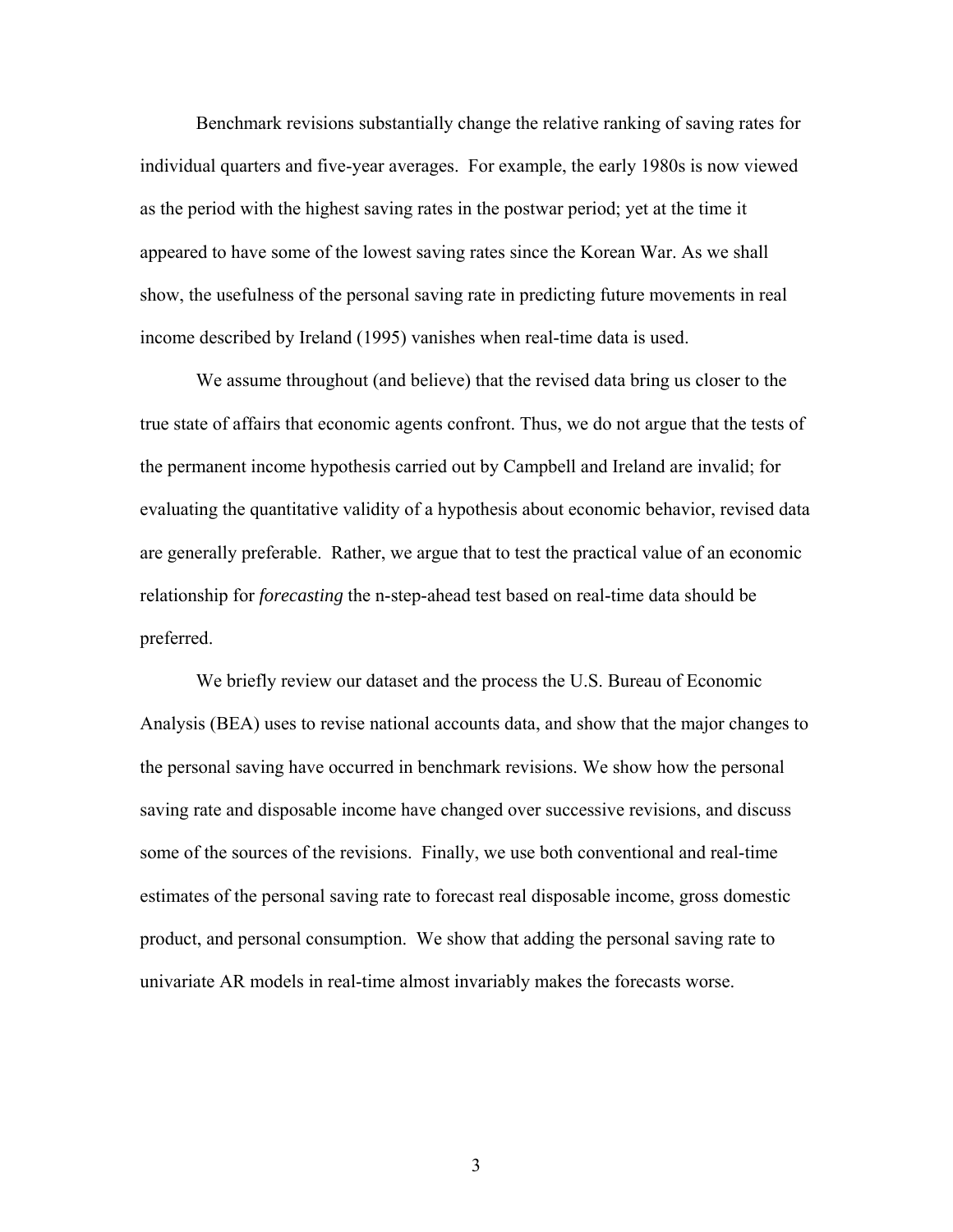#### **II. Real-time data and revisions to the personal saving rate**

The Federal Reserve Bank of Philadelphia maintains a real-time data set for macroeconomists that consists of vintage snapshots of data as they were reported in the middle of each quarter from 1965 Q3 to the present; it is documented in Croushore and Stark (2001) and on-line at http://www.phil.frb.org/econ/forecast/reaindex.html.

The personal saving rate is personal saving as a percentage of disposable (aftertax) personal income. Personal saving, in turn, is disposable personal income less personal outlays. Disposable personal income includes wages and salary income and benefits, proprietors' and rental income, dividend and interest income, and transfer payments such as social security benefits, less contributions to social insurance and taxes. As such, it represents the income of households, nonprofits, and noncorporate businesses. Some of these items are easily measured, such as social insurance benefits and contributions, but other benefits and transfers are subject to measurement and conceptual problems. Wages and proprietors' income are subject to underreporting in government records as a result of tax evasion. Benefits and transfers are subject to conceptual as well as measurement issues. And rental income and proprietors' income require measurement of deduction that are hard to define and measure well.

Capital gains on equity (other than from qualified equity stock options) and real estate are not included in personal income. Maki and Palumbo (2001) have shown that the decline in the saving rate in the 1990s can be largely attributed to a fall in the saving rate for the highest income quintile, whose wealth-to-income ratio rose at the same time, presumably as a result of capital gains. Thus personal income may be understated to the extent that the value of equity holdings appears as (uncounted) capital gains rather than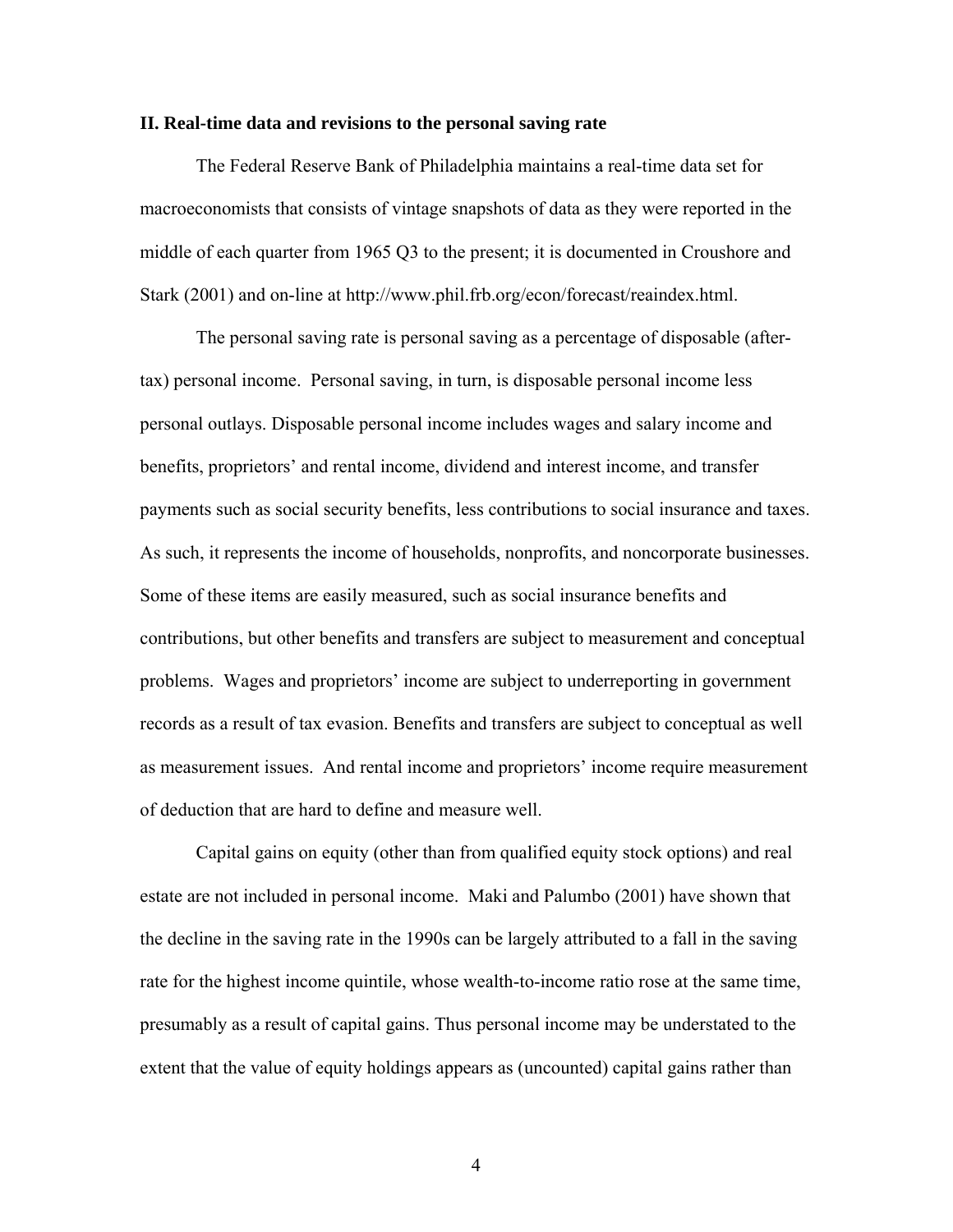(counted) dividends, and to the extent that the rental return to property ownership omits the capital gains from rising house prices. $1$ 

Personal outlays are personal consumption expenditures (95 percent of personal outlays) plus transfers and nonmortgage interest payments.

*The data revision process*. The BEA revises the national income accounts as follows. Data on a given quarter's economic activity are first published in an *advance* estimate, late in the first month of the next quarter.<sup>[2](#page-6-1)</sup> The data available at this time is recorded in the Philadelphia Fed's real-time data set as the vintage of that quarter. The *revised* estimate is published in the second month of a quarter followed a month later by a *final* estimate. These data are then generally left unchanged until the following summer, when the latest three years of national account data are revised.<sup>[3](#page-6-2)</sup> A set of initial estimates thus undergoes three *summer* revisions. Thereafter, the estimates are only changed in what are called *benchmark* revisions, which now occur every four years. The average personal saving rate from 1965 Q3 to 1999 Q2 was 5.3 percent when first observed in the advance estimates (Figure 1); in the 2005Q1 vintage it averages 8.1 percent. Thus the personal saving rate over time has been revised systematically upward.

Where in the revision process did the upward revisions occur? In *benchmark* revisions. As Figure 2 shows, the pre-benchmark revisions – revisions that occur between the advance estimate and the last vintage before any benchmark revision -- have

 $\overline{a}$ 

<span id="page-6-0"></span><sup>&</sup>lt;sup>1</sup> Rental income, including implied income from owner-occupied housing, in 2004 was \$166 billion. This is a paltry 1.2 percent nominal return on net equity of housing (for households, nonprofits, and nonfarm, noncorporate businesses) of \$13.7 trillion. Over the entire period from 1965 to 2004, according to latest vintage information, the average nominal return was 1.5 percent. By comparison, for the same period the return to the 12 month constant maturity Treasury 6.6 precent. 2

<span id="page-6-1"></span><sup>&</sup>lt;sup>2</sup> Until 1985, the BEA also published a "flash" GDP estimate 15 days before the end of a quarter, but this estimate only included aggregate nominal and real GDP, without any underlying detail (although some detail was circulated internally within the government), and did not include the personal saving rate.

<span id="page-6-2"></span><sup>&</sup>lt;sup>3</sup> One change in the routine has been that wages and salaries, since 2002 Q3, are revised again 3 months after the final estimate.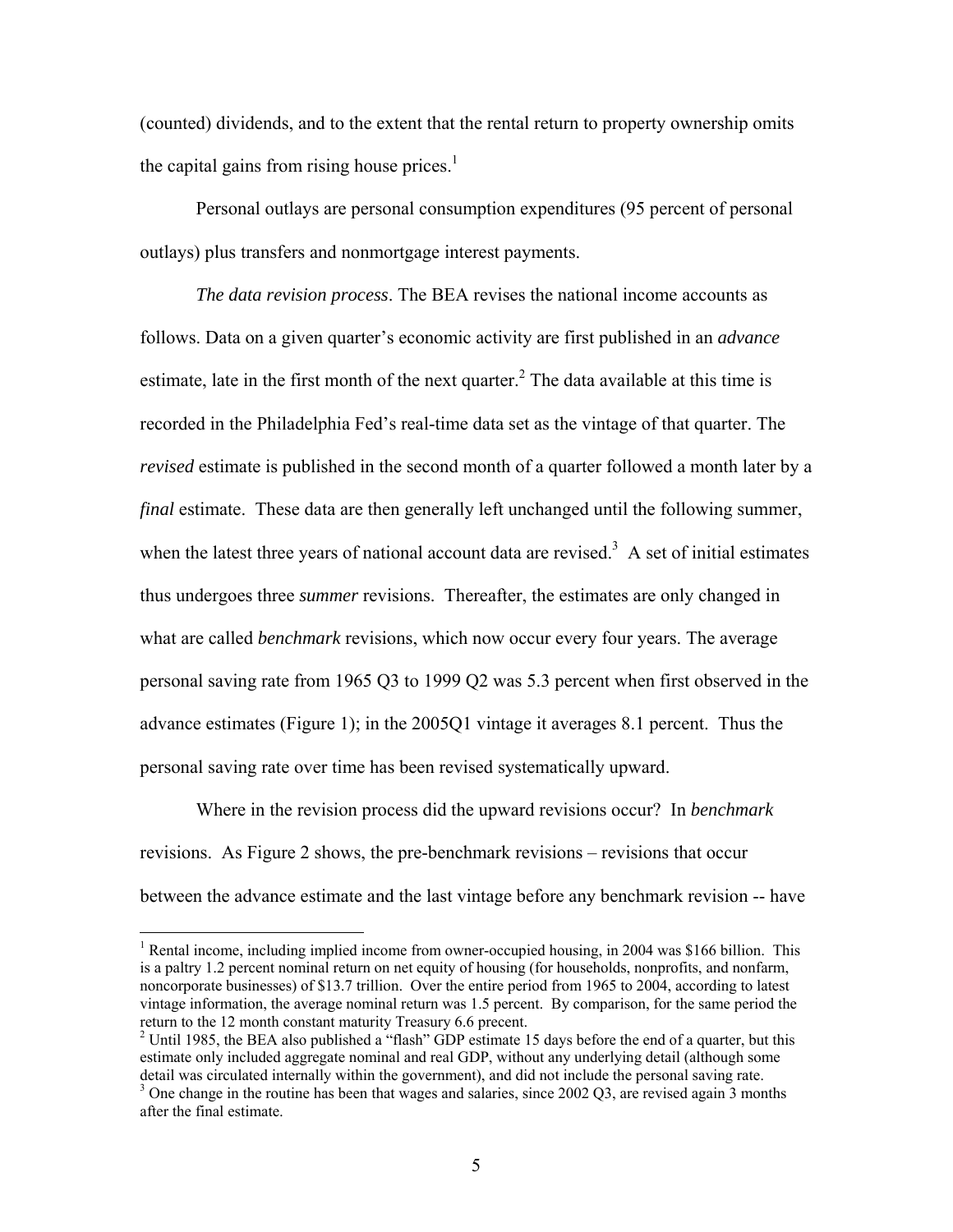been relatively unbiased and small, with the mean rise 0.06 percentage point and a mean squared revision of 1.13 percentage points.<sup>4</sup> By contrast, the revisions from advance estimates to the latest vintage (the data published in 2005 Q1) have a mean of 2.44 percentage points and a mean squared revision of 9.75 percentage points. The benchmark revisions thus account for very nearly all of the bias and the bulk of the mean squared revision.

The revisions in the first three years after the data are first published are primarily from regular sources whose availability is delayed. Systematic biases related to these data can be estimated and eliminated, and BEA apparently has done so. Benchmark revisions, on the other hand, incorporate two basic types of changes: statistical changes, based on newly available data, and definitional changes. Statistical changes include data from censuses, such as the economic census or the population census, and other sources of data that become available with a long lag or irregularly, such as IRS random audit data. Definitional changes include changes in data recognition (such as reclassification of government pension contributions as personal income) and changes in concept (such as including software as investment or introducing chain-weighted prices).

These steady upward shifts have applied to all periods. Let us look at all our data points beginning in 1965 Q3, averaged into five-year periods (Table 1). We take vintages from the first complete vintage after a benchmark revision.<sup>5</sup> What we see is that of the 26 changes that these groups underwent in benchmark revisions, 16 were positive and greater than 0.5 percentage point.

<span id="page-7-0"></span><sup>&</sup>lt;sup>4</sup> This figure and accompanying data omit the advance estimates that occur just before a benchmark revision, which has had no opportunity to change. We also excluded the last advance estimate, for 2004 Q4, for the same reason from both this and the next figure.

<span id="page-7-1"></span> $5$  Complete data back to 1947 is occasionally not available until two or three quarters after a benchmark revision.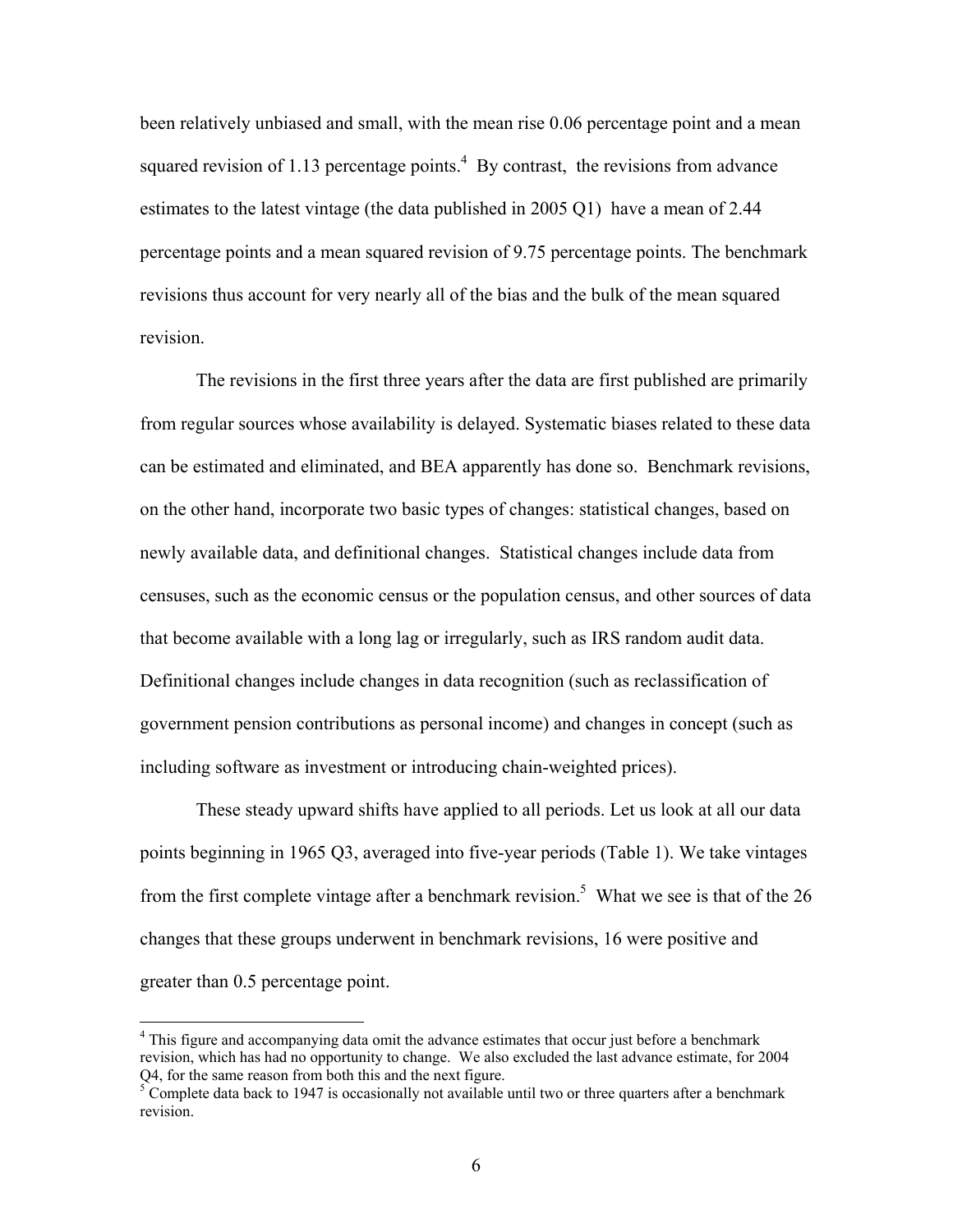*Why are revisions biased upward?* Income is harder to measure than expenditure. Upward revisions to disposable personal income income have been very large. Disposable personal income has been revised as much as 14.8 percent; on average, from 1965 Q3 to 1999 Q2, the revision has been 8.4 percent (Figure 4). Over the same period, nominal GDP and personal outlays were revised up by less, nominal GDP by 6.5 percent, and personal outlays by 5.1 percent.

Among the immediately available data, the more complete and reliable data are on the demand or product side; this is the source of gross domestic product. Income side data are aggregated to gross domestic income (GDI), conceptually the same as GDP, but in practice differing by between 2.3 percent and -1.8 percent; GDP minus GDI is called the statistical discrepancy. Generally speaking, the statistical discrepancy is positive – since 1965 Q3 it has averaged of 0.7 percent, with 129 of 158 observations positive  $$ suggesting that typically income is undercounted. The fact that GDP and not GDI is used as the primary yardstick expresses the general sense that it is the more reliable of the two aggregates. As statistical agencies uncover additional income and product, these revisions have been larger on the income side.

Over time, changes in the economy make new types of income and expenditures – such as stock equity options and Internet sales – more important. This leads to efforts to measure these new activities, raising income and expenditures. While uncovering new expenditures will typically simultaneously reveal new income, sometimes income will be revealed without as much expenditure. On net, saving will rise, and rise more for recent observations than in the more distant past. Put another way, revisions may be somewhat endogenous. If a part of income has been excluded, and it becomes more important, then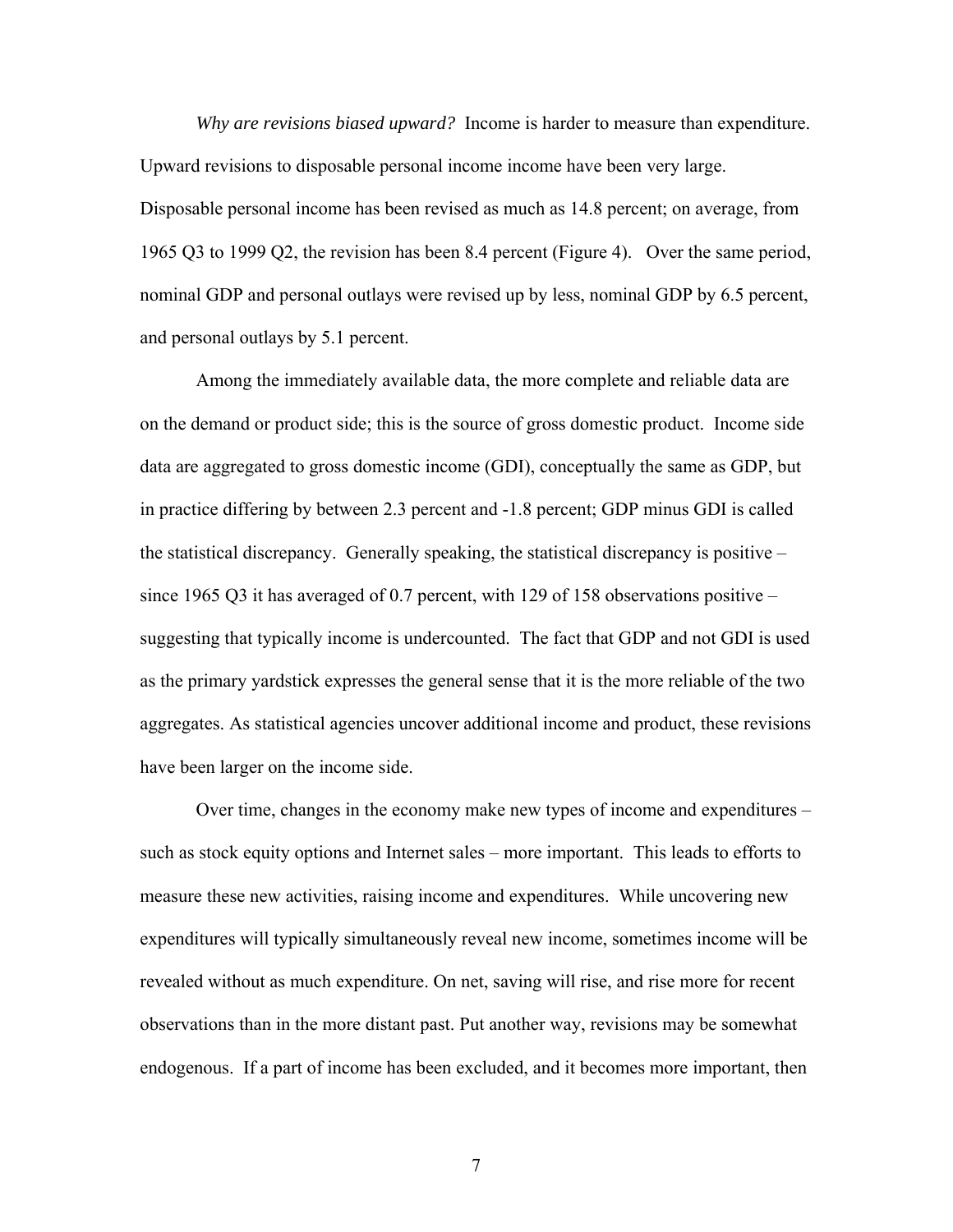the measured saving rate will appear to be out of kilter, and efforts will likely be made to measure the excluded income.

To flesh out the benchmark revision proces, we have examined in detail the 6 benchmark revisions to the 1979 personal saving rate. Over their course, the 1979 personal saving rate was revised from 4.5 percent to 8.9 percent, a \$85 billion increase. Here we discuss the two largest revisions that raised the 1979 personal saving rate (a more detailed narrative of the benchmark revisions is provided in Appendix A).

In the 1985 revision, the BEA incorporated the findings of a series of random audits by the IRS (the Taxpayer Compliance Measurement Program) to attempt a fullscale assessment of undermeasurement resulting from the underground economy. This is an example of a statistical revision. Wages and salaries and proprietors' income were increased by \$16 billion and \$60 billion respectively, and consumption expenditures by \$30 billion. The rise in measured consumption came about because some of the proprietors whose income was previously uncounted were retailers and service providers, so that as their income was counted, so was their output. The net effect was a \$46 billion increase in personal saving, with disposable income increasing \$76 billion. In this case, the uncovering of unmeasured activity revealed much more additional income than consumption expenditure.

In 1999, the BEA made a definitional change, reclassifying government employee retirement contributions as personal income. Retirement funds can be treated as income when they are received by the beneficiaries or when they are accrued. Private retirement funds are treated as income when they are accrued, while social security is treated as income when it is received. When the accounts were first set up, government retirement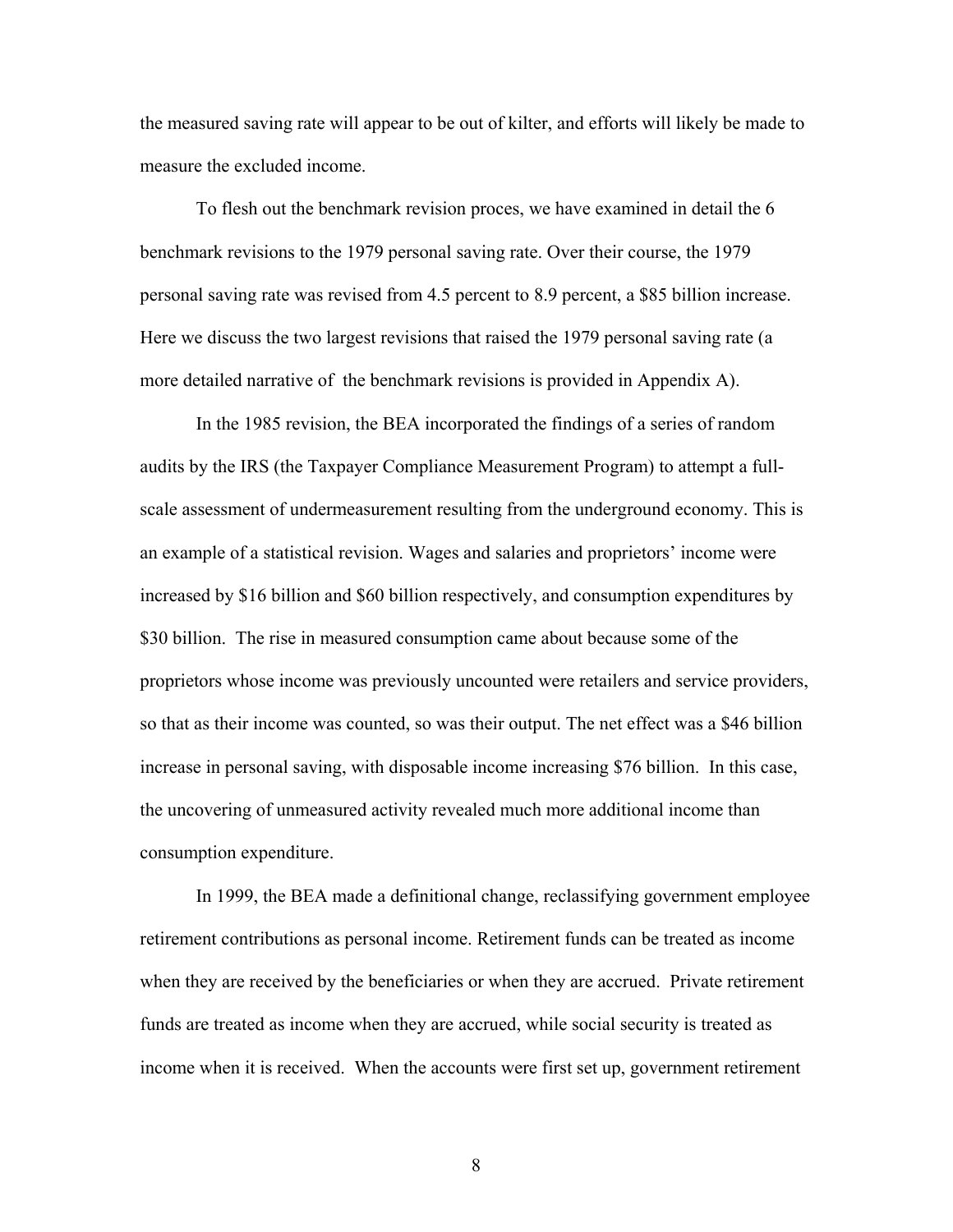funds were dominated by the federal government, which did not need to set aside funds for retirement programs. As time passed, state and local employment came to dominate government employment, and it then became appropriate to treat government retirement programs in parallel with private pension programs. As contributions were larger than benefits, the net result was to raise saving by \$30 billion. In this case, the rise of state and local employment led to a reclassification of government expenditure.

The appendix also documents two definitional revisions that raised disposable personal income and personal outlays without affecting saving. One was the 1985 classification of payments to medical vendors as government transfers to households and personal consumption expenditures rather than, as previously, government expenditures. The other was the 1990 reclassification of payments to government educational and medical institutions as personal consumption expenditures rather than as nontax payments to government (which are treated like a tax and deducted from disposable income). The effect of these two changes was to raise both disposable personal income and personal outlays by \$49 billion.

Thus far, we have focused on rising levels of the saving rate. Another question is whether the benchmark revisions have tended to wash away differences between advance estimates of the saving rate. Consider a regression whose left-hand side variable is a given vintage (V) personal saving rate ( $PSR<sub>V</sub>$ ) and whose right-hand side variables are the original advance estimates of the personal saving rate  $(PSR_{advance})$  and a constant:  $PSR_V = \alpha + \beta PSR_{advance}$ . (1)

If the revision process raised all the PSRs by the same percentage points, then the coefficient on the advance PSR, β, would be 1, and the revisions would show up as an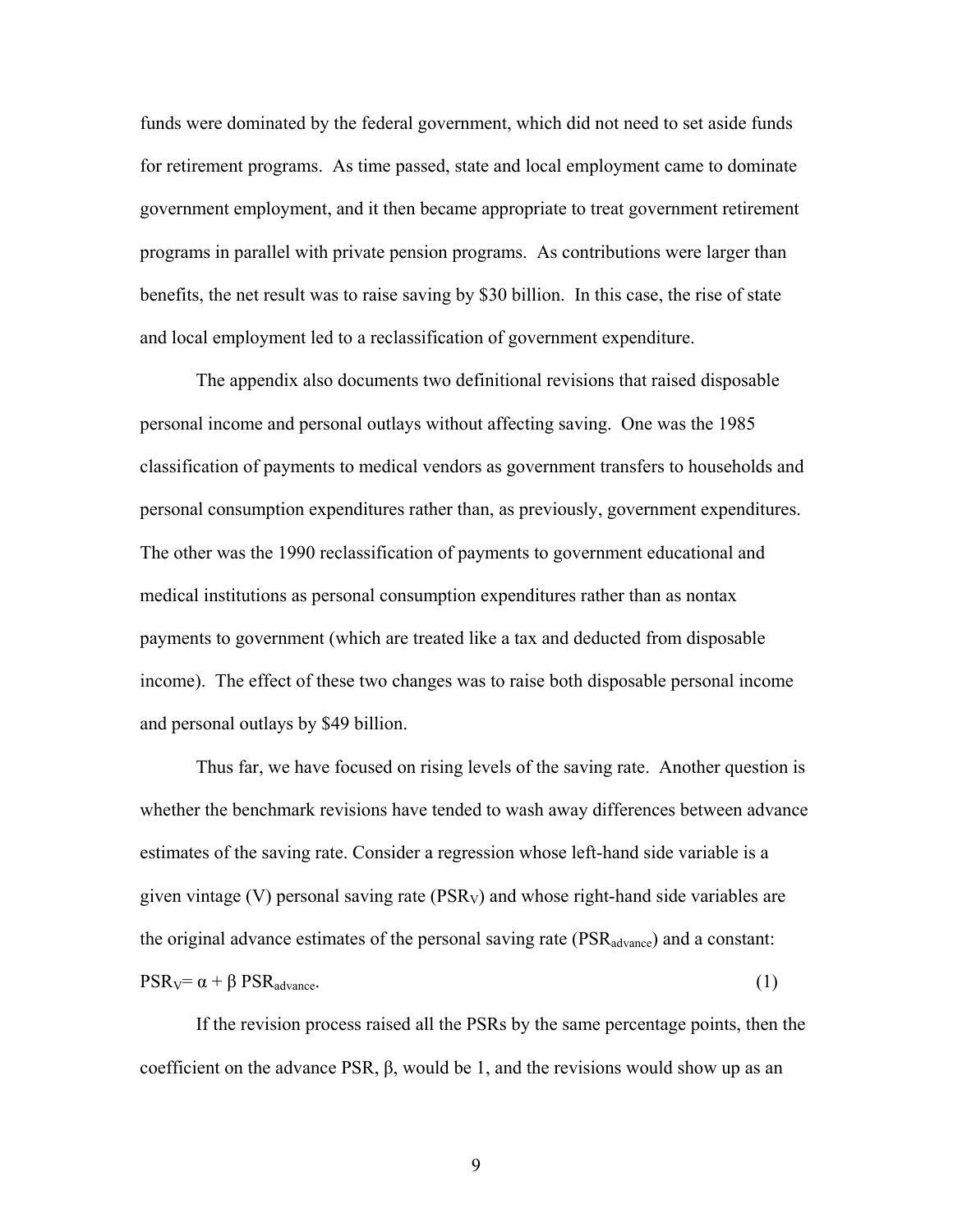increase in the constant term,  $\alpha$ . On the other hand, if the revision process implies that initial differences tend to diminish, as they did for 1975 and 1980, we would expect β to be less than 1, and for  $\alpha$  to be larger than the average increase in the PSR. In particular, the coefficient  $\beta$  is covariance over variance, and tells us how much of the initial variance is due to true underlying difference as known at a given later vintage.

Mankiw, Runkle, and Shapiro (1984) have argued that equation 1 should have  $\alpha$  = 0 and  $\beta$  = 1 if the preliminary estimate of an economic measure is an optimal forecast of the final estimate of that measure. In this view, a low value of  $\beta$  implies that an economic decisionmaker would be better off at the time of the initial announcement using additional information to make an optimal forecast of the final estimate, as otherwise the decisionmaker would attribute too much information to the preliminary estimate.

We show the results of estimating equation 1 for overlapping 19-year periods in Table 2 (we choose 19 years because we can get two complete non-overlapping groups into our 39-year sample), taking five-year intervals for our analysis. The most telling results are the first series of regressions. For the period from 1965 Q3 to 1984 Q2, β is for all periods significantly different from 1, using a Newey-West robust standard errors. By the 1984 Q3 vintage, one quarter of initial differences had disappeared. Over successive vintages, the initial differences diminished in importance until they were on average only one-third of their initial amounts. Throughout the personal saving rate fails the Mankiw et al test. Moreover, all periods fail the Mankiw et al test after the initial vintage.

 The β coefficients in our regression equation fall over time as more revisions occur. Is this time effect of revisions statistically significant? Consider a regression that has the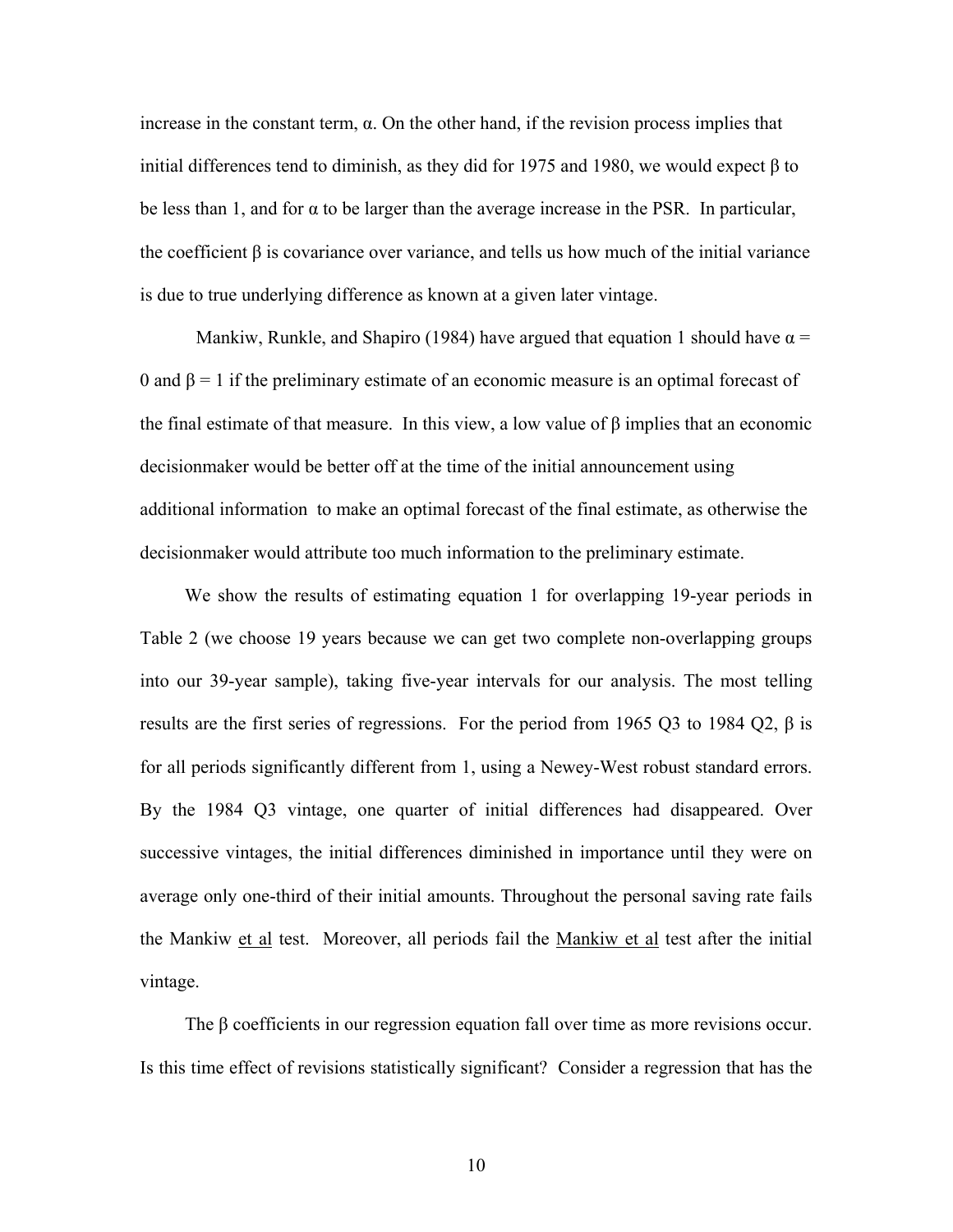latest vintage saving rates on the left-hand side but allows the constant and the coefficient on the advance estimate to change as the amount of time available to revise the data increases. We call this revision time "Rtime" = number of quarters between the advance estimate of that observation and the latest vintage.

We run the regression  $PSR_{2005q1V} = a_0 + a_1$  Rtime + (b<sub>0</sub> + b<sub>1</sub> Rtime)  $PSR_{advance}$ .

$$
PSR_{2005QIV\,\text{intage}} = .168 + .076R \, \text{time} + (.89368 - .00731R \, \text{time}) PSR_{AE}
$$
\n
$$
(.616) \, (.015) \qquad (.208) \quad (.00202)
$$

The standard errors, in parentheses under the coefficients, are Newey-West HAC robust standard errors. The equation shows that the coefficient on the advance estimate falls by .029 annually, suggesting that over the roughly 20 years that the median observation has been revised, more than half of its initial cross-sectional variation has proved to be measurement error.

Will the future be like the past? Because the nature of the benchmark revision process is highly idiosyncratic, we cannot rely on this. Our conclusion from this regression analysis is that in the past, large differences between personal saving rates have proved to be mostly the consequence of measurement error. It is possible that a large part of the current difference between the high saving rates in the early 1980s and the current low saving rate will also prove to be the result of measurement error. What is clear is that these data are measured with considerable noise, and there is little reason to believe that our measures have become more stable than in the past.

#### **Is the personal saving rate useful in forecasting in real time?**

We now address the question of whether the personal saving rate is too noisy in practice to be useful in forecasting in real time. If saving rates are low, should we expect that future income will rise relative to consumption as saving rates mean-revert? John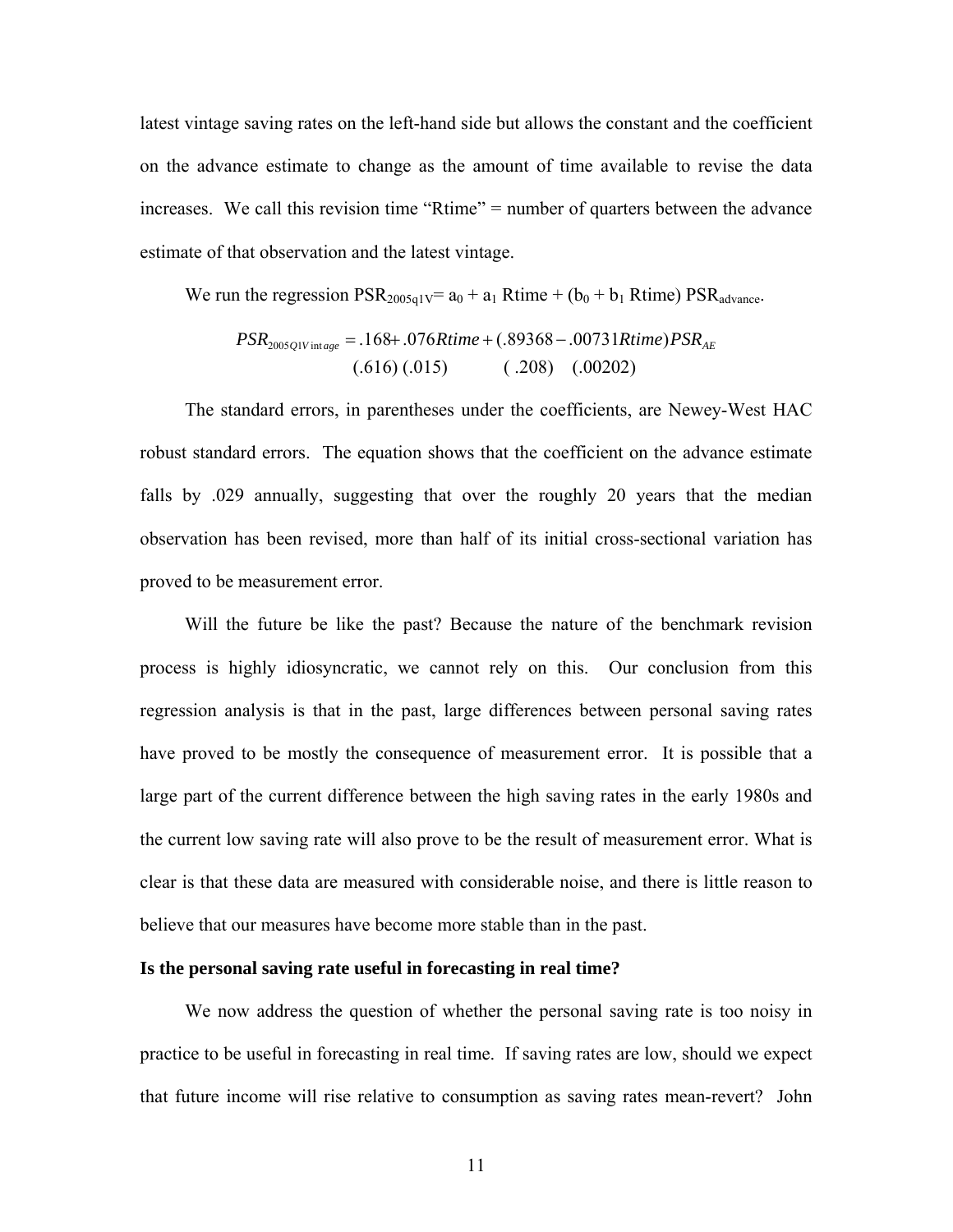Campbell(1987) has argued that a low saving rate should be a signal of expected future growth in labor income. In a bivariate vector autoregression of saving and real labor income growth, lags of the saving rate should have a negative sum, according to this theory, so that increases in the saving rate forecast declines in real labor income. Campbell's regressions, covering 1953 to 1985, confirmed that high savings rates did forecast slower real labor income growth. Campbell's empirical work was revisited by Peter Ireland (1995). The coefficients on saving had a negative sign as Campbell's hypothesis predicts, and the personal saving rate improved forecasts relative to the forecasts of a pure autoregression.

We wish to revisit these findings in real-time, to see whether, if forecasters had used the personal saving rate to forecast future income growth, their forecasts would have improved. To do this, we estimate our model and make our out-of-sample forecasts using real-time data. To compute forecast errors, we use two tests. First, we compute forecast errors based on real-time data, which is the test a business economist might wish to pass. Second, we compute forecast errors based latest available vintage data. If, as we suppose, the latest vintage data has the closer relationship to other economic variables (such as unemployment, inflation, or interest rates) then in forecasting these other economic variables a decisionmaker might prefer this latter test.

Our data is not the same as Ireland's: we have real-time data on real disposable income not real labor income. Labor income, a constructed variable that excludes dividend income, interest income, and the capital share of proprietor's income, is not a variable published as such by BEA. To check to see whether this substitution creates a large difference, we replicate Ireland's analysis using the same sample period, vintage,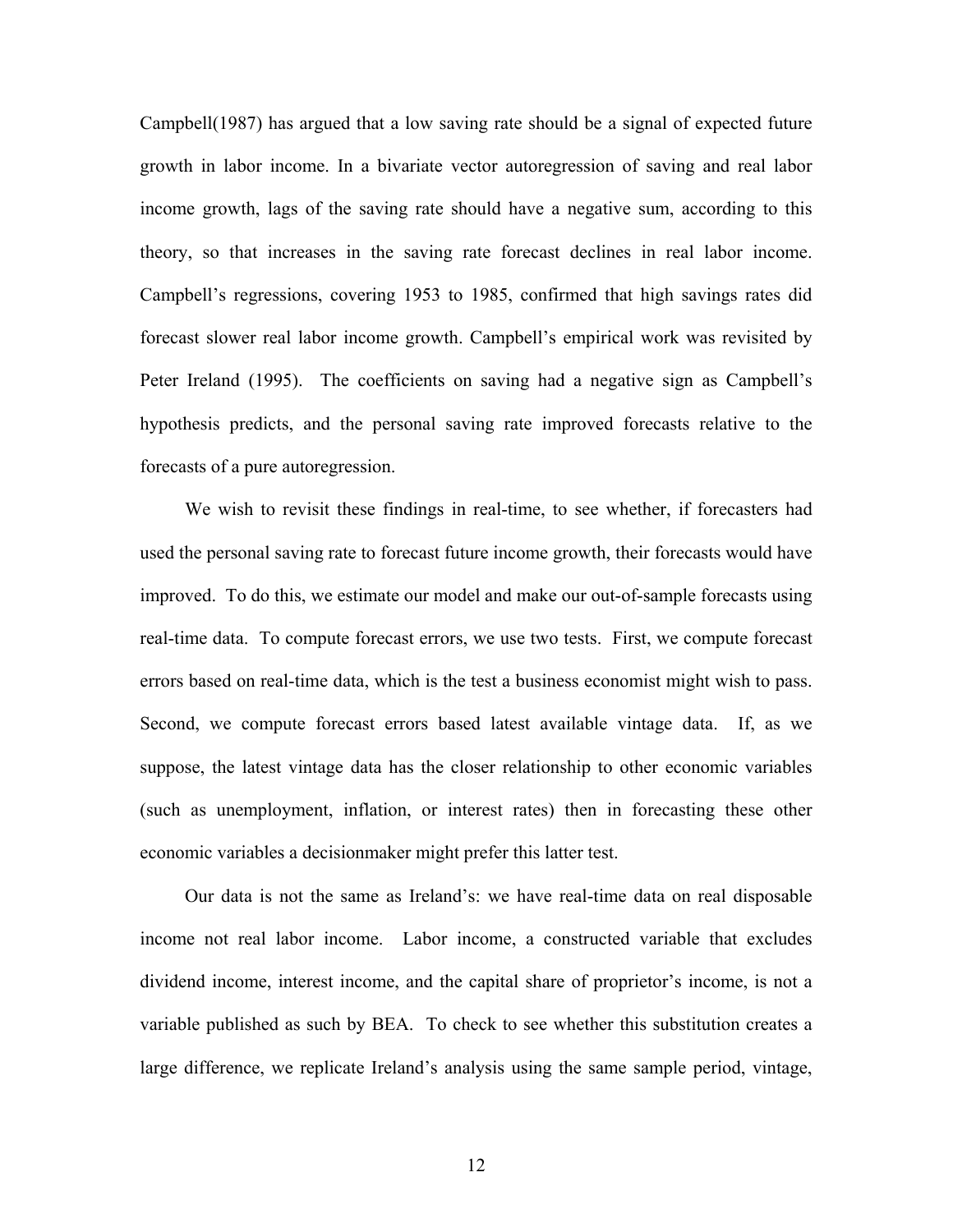and lag length, substituting disposable personal income for labor income, in Table 3. This is to show that the essential features of the estimation are not disturbed by the inclusion of some of the capital income measures that Campbell and Ireland have excluded.. As Ireland did, we use 6 lags. We find that at forecast horizons of 1, 2 and 4 quarters that forecast accuracy increases when we forecast real disposable income in the VARbut not as much as Ireland's forecasts of real labor income.<sup>6</sup> At an 8 quarter forecast horizon, we do not show forecast improvement. We take this as evidence that disposable personal income is a reasonable but noisier stand-in for labor income.

We now proceed to our main forecast comparisons for disposable income in Tables 4 and 5. We use our entire dataset. The underlying data used for the estimations go back to 1953 Q1, and our first forecast begins with 1970 Q1. The test used is the ratio of the root-mean-square error (RMSE) of the out-of-sample bivariate VAR forecast to the RMSE of the out-of-sample univariate AR forecast. This is performed forecasting one, two, four, and 8 quarters ahead, with tests taken separately at each horizon. In Table 4, we show the regression results using Ireland's choice of lag lengths, 6 lags. In Table 5, we use the Schwarz criterion, which has good asymptotic properties, to choose the lag length.

Table 4 shows that if we use Ireland's choice of lag lengths, with latest vintage data (LV), the Campbell hypothesis offers forecast improvement at one and four quarter ahead forecast intervals. Over the entire period, at a one-quarter horizon, the out-of-sample forecast for real disposable personal income that uses the latest vintage bivariate vector autoregression has a RMSE ratio of .976, suggesting some modest value for the saving rate in forecasting. If we use real-time data, however, this result disappears. Whether we

<u>.</u>

<span id="page-14-0"></span> $6$  Ireland gave ratios of MSE, so we have taken square roots.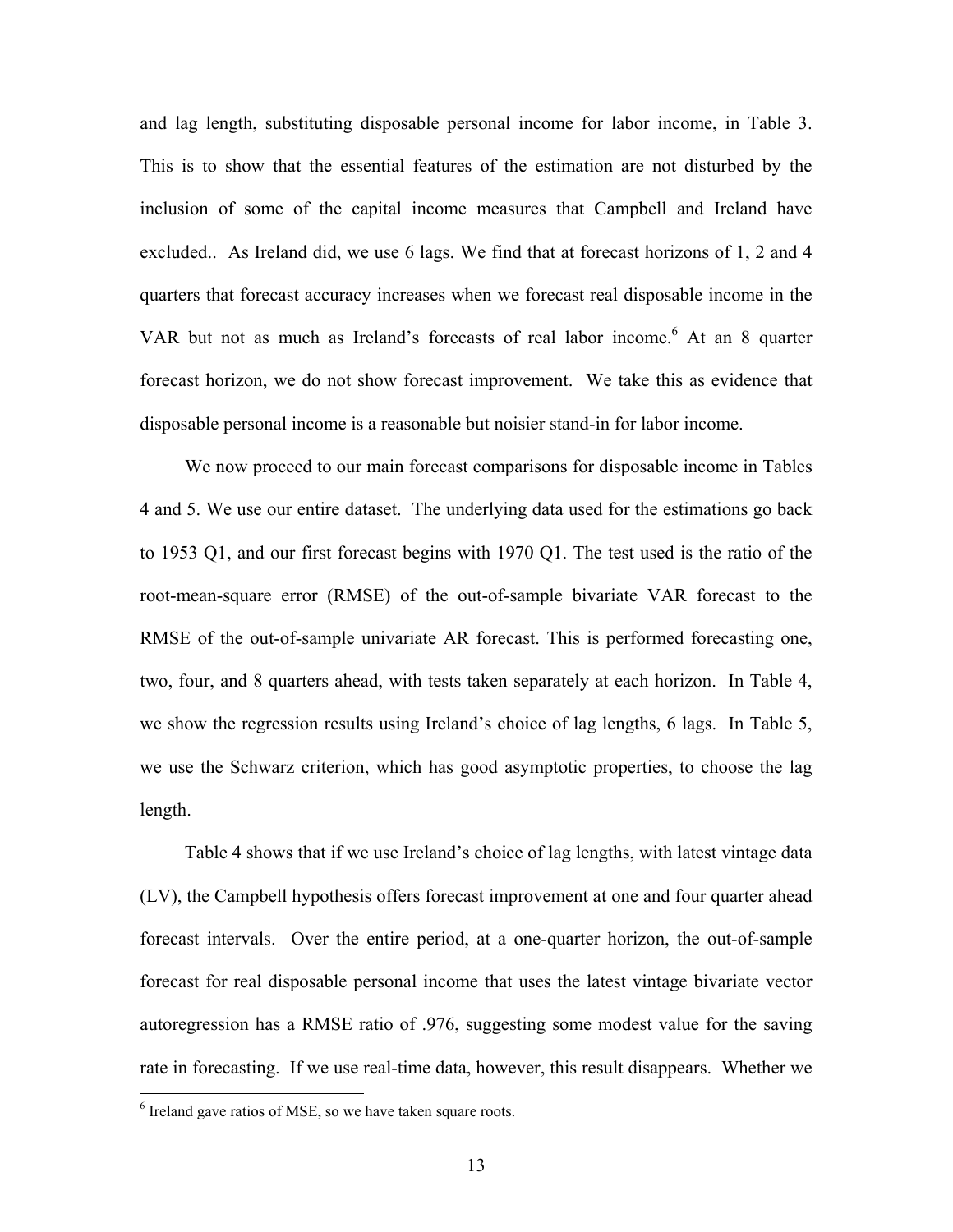use latest vintage data as our test of forecast accuracy (RTLV), or real-time data (RT, defined a first-published data), the saving rate worsens our forecasts.

We also divide up our sample at 1981 Q4, the period at which latest vintage data for the personal saving rate begin their long-term decline. If this long-term decline is an artifact of imperfections of our measure of personal saving, then this may be a useful breakpoint. We find at a one-quarter horizon there is some value to using the saving rate in the first part of the sample, 1970 to 1981, even using real-time data. However, from 1982 forward, while the conventional data suggest a (small) value to including the saving rate (ratio of RMSE of .97), this completely disappears for real-time data.

If we use the Schwarz criterion to choose lag length, even latest vintage data does not show the personal saving rate as offering a forecast advantage over the entire period. However, over the first 12 years, the Schwarz criterion regressions show similar results to the 6 lag length regressions. In all cases, real time data results in poor forecasting performance. Similar results (not shown) are found when we forecast real GNP/GDP.

Let us turn now to whether the data match the theory qualitatively in sample. Realtime data has negative sum-of-coefficients for the saving rate for most of the history, again suggesting that the permanent income hypothesis is correct (Figure 5). However, the sum has become progressively less negative, and has actually been near zero, and occasionally positive, since 1998. This suggests either that the empirical validity of this aspect of the permanent income hypothesis has weakened over this period, or that the data on saving have become sufficiently noisy that the hypothesis cannot be verified. For forecasting real GNP/GDP we find a similar decline in the negative sum-of-coefficients.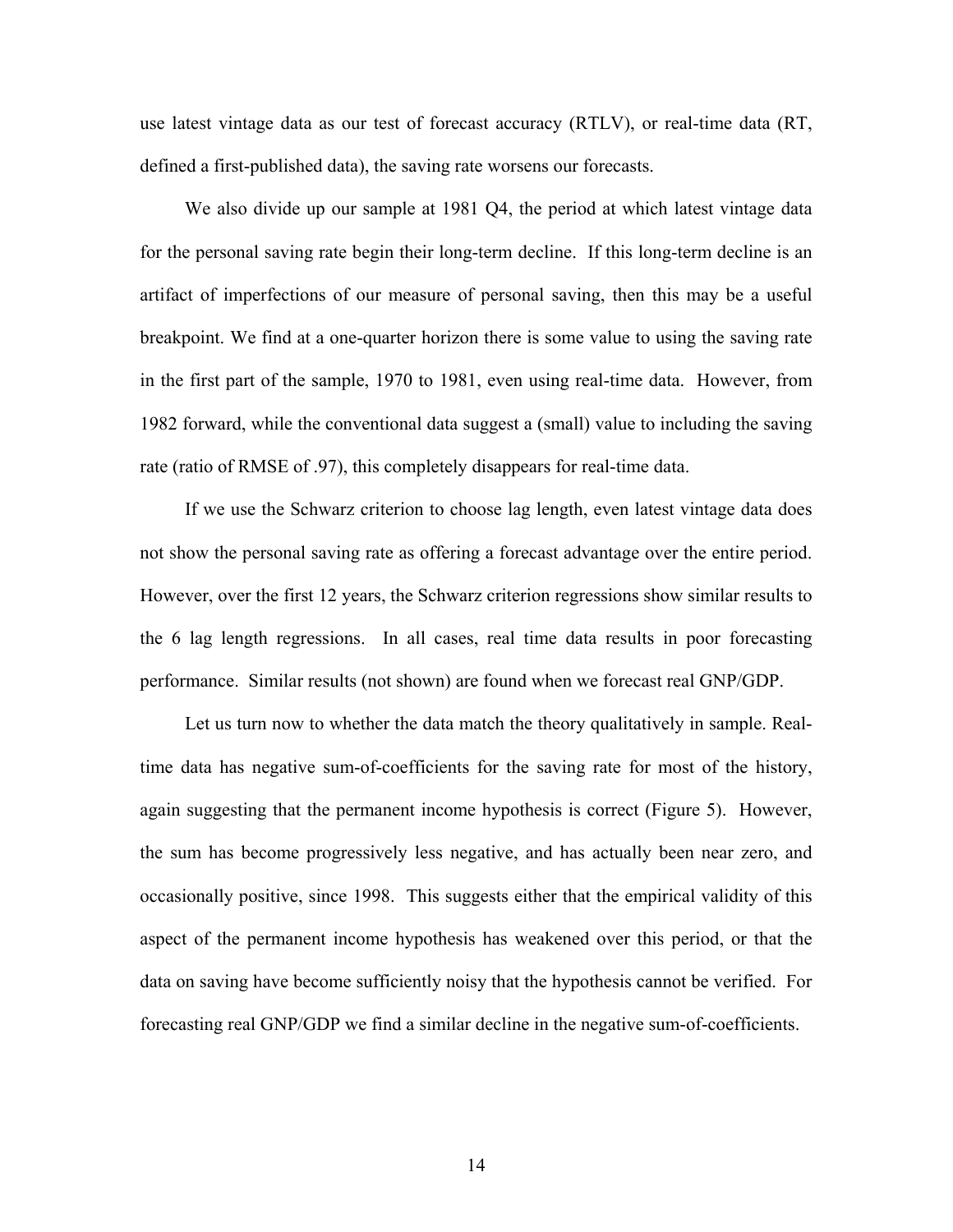*Consumption.* If the personal saving rate is mean-reverting, then a low saving rate implies that either consumption must slow or income must rise. Empirically, whether the impact is on consumption or income could depend on the relative variability of temporary consumption and income. A concern that some policymakers have had is that consumption growth will slow as the low saving rate is corrected upward.<sup>[7](#page-16-0)</sup> What we find is that there is no empirical evidence for this effect, either in conventional data or the real-time data. The four real consumption measures we test are real personal consumption expenditures, and the three major components of PCE (durables, nondurables, and services). The real measures (in annualized percent changes) are each forecasted with the personal saving rate using a bivariate vector autoregression using the SIC to choose lag length contrasted with the univariate forecast using the SIC.

We find, with all consumption variables, that adding the saving rate to the VARs worsens the forecast (Table 6). The real-time data sum-of-coefficients has been typically positive for aggregate real PCE and for durable goods PCE (Figure 6). This suggests that periods when consumers stock up on durable goods are followed by periods when durable goods consumption slows. This is consistent with the volatility of the durable goods series. However, even this effect vanishes beginning around 1998.

We have argued that measures of personal saving are subject to substantial measurement error. In the past, large variations in personal saving across time have typically been revised away. The contention that the low personal saving rate implies that in the future consumption must rise more slowly than income may be wrong:

 $\overline{a}$ 

<span id="page-16-0"></span><sup>&</sup>lt;sup>7</sup> For example, the U.S. Federal Open Market Committee minutes for September 21, 2004 stated,

<sup>&</sup>quot;Members perceived several possible sources of downside risk to household spending. In particular, households might hold back on spending in an attempt to increase their saving, which had fallen to a very low level relative to income."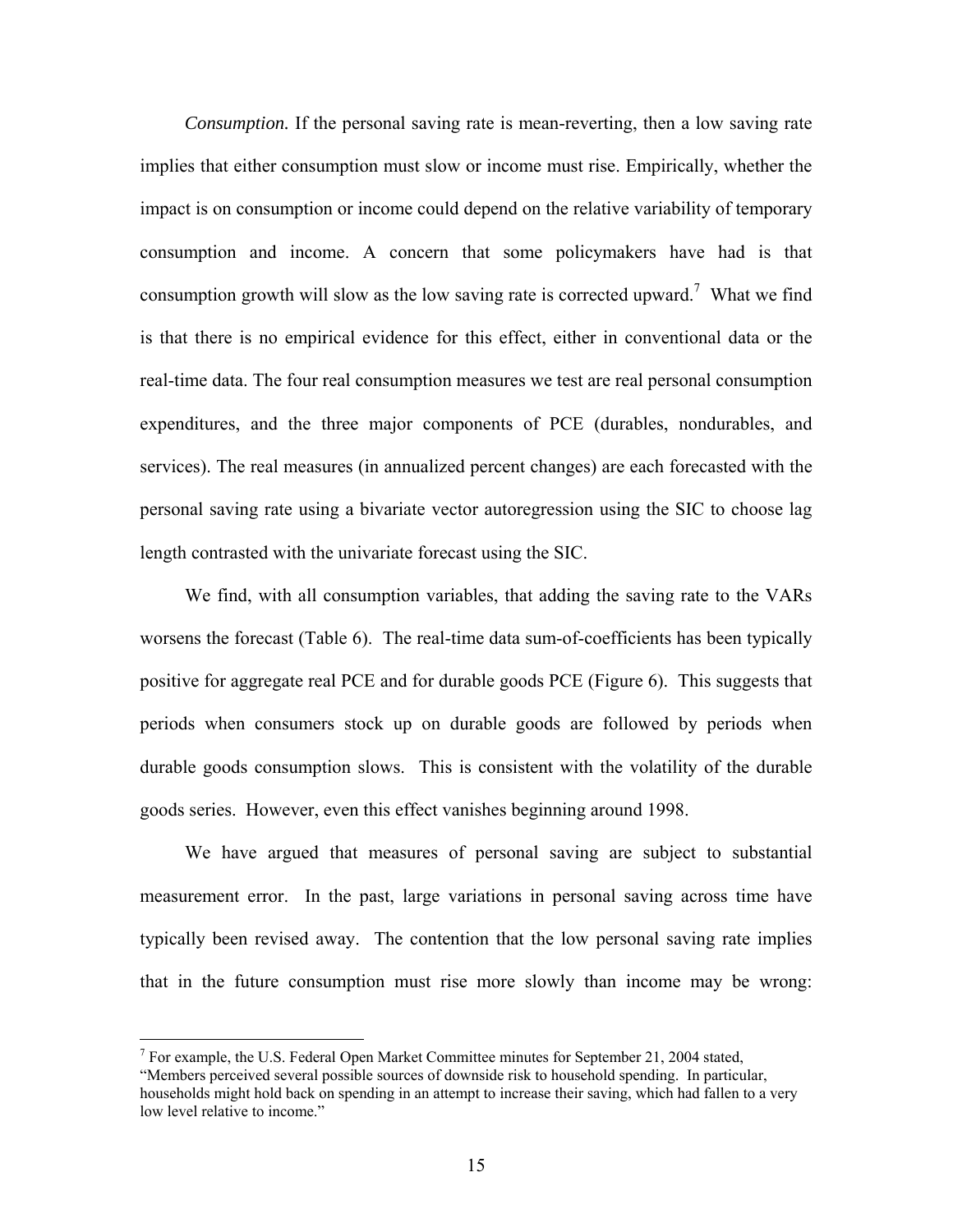benchmark revisions might well result in the current low rate being revised upward substantially. Taken together, our results show that one should be careful about drawing inferences based upon the latest observations of the U.S. personal saving rate.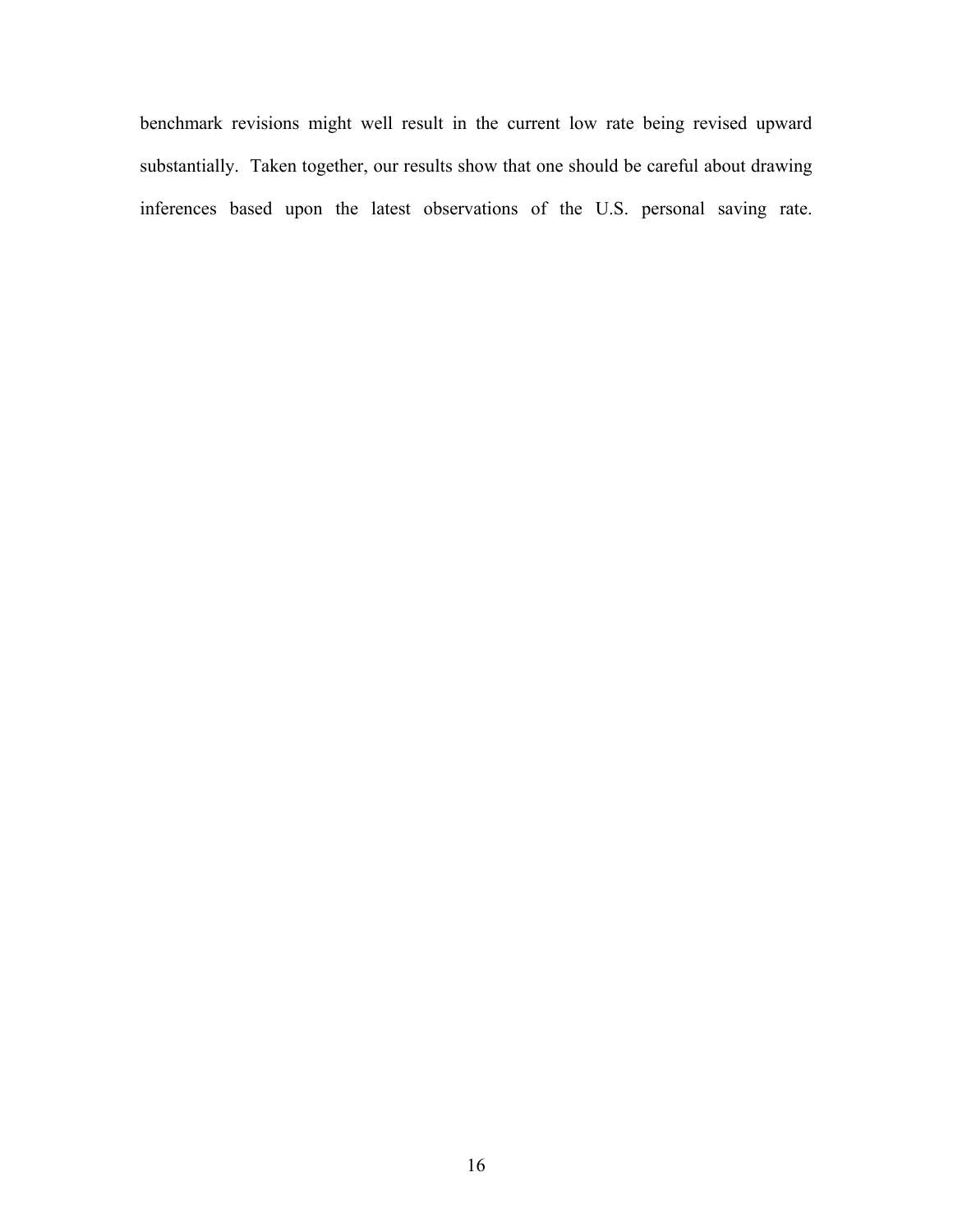### Appendix:

*Revision narrative for 1979 disposable personal income and personal saving*:

1979 disposable personal income was reported as \$1624.3 billion (1980 Q4 vintage) before the first benchmark revision; most recently it was \$1793.5 billion (2005 Q1). Benchmark revisions to disposable personal income increased it by \$169.2 billion.

1979 personal saving was reported as \$73.8 billion in the 1980 Q4 vintage; most recently as \$159.1 billion in the 2005 Q1 vintage. Benchmark revisions to saving were \$85.3 billion. The 1979 personal saving rate rose from 4.5 in the 1980 Q4 vintage to 8.9 percent in the 2005 Q1 vintage.

In the 1980 revision, 1979 disposable income was increased by \$17 billion, outlays by \$5, and saving by \$12. The increase in disposable income was primarily due to increases in interest income (\$16 billion), based on new statistical information from the IRS and the economic censuses, partially offset by an increase in interest payments (\$4 billion) that raised outlays.

In the 1985 revision, 1979 disposable income was increased by \$88 billion, outlays by \$56 billion and saving by \$32 billion. Three main factors affected the revision. First, the BEA incorporated the findings of a series of random audits by the IRS (the Taxpayer Compliance Measurement Program) to attempt a full-scale assessment of undermeasurement resulting from the underground economy. Wages and salaries and proprietors' income were increased by \$16 billion and \$60 billion respectively, and consumption expenditures by \$30 billion. Second, expanded measures of costs incurred in providing rental housing and new measures of the rents themselves reduced rental income by \$25 billion. Third, \$24 billion in medicare payments which had been considered government expenditures were reclassified as transfer payments and as consumption expenditures. This reclassification was due to recognition that these expenditures were increasingly controlled by the medicare patients, in that the medicare patients were determining from whom they received the services. This reclassification raised disposable income and outlays without affecting saving.

In the 1991 revision, 1979 disposable income was increased by \$24 billion, outlays by \$18 billion, and saving by \$5 billion. The largest change was due to a change in the treatment of payments to government educational and medical institutions, such as tuition payments at state universities. These had been treated as nontax payments (part of tax and nontax payments) to government, with the outlays of the institutions treated as government expenditures. They were redefined as consumption expenditures sold by government enterprises. This raised disposable income (since taxes fell) and personal consumption expenditures.

In the 1995 revision, 1979 disposable income was increased by \$23 billion, outlays by \$10 billion, and saving by \$13 billion. Rental income was increased by \$18 billion, essentially undoing the 1984 revision, as a result of a lowered rate of depreciation of rental property. Consumption expenditures were affected by many factors, but one important one was an increase in the proportion of restaurant meals that were considered personal rather than business.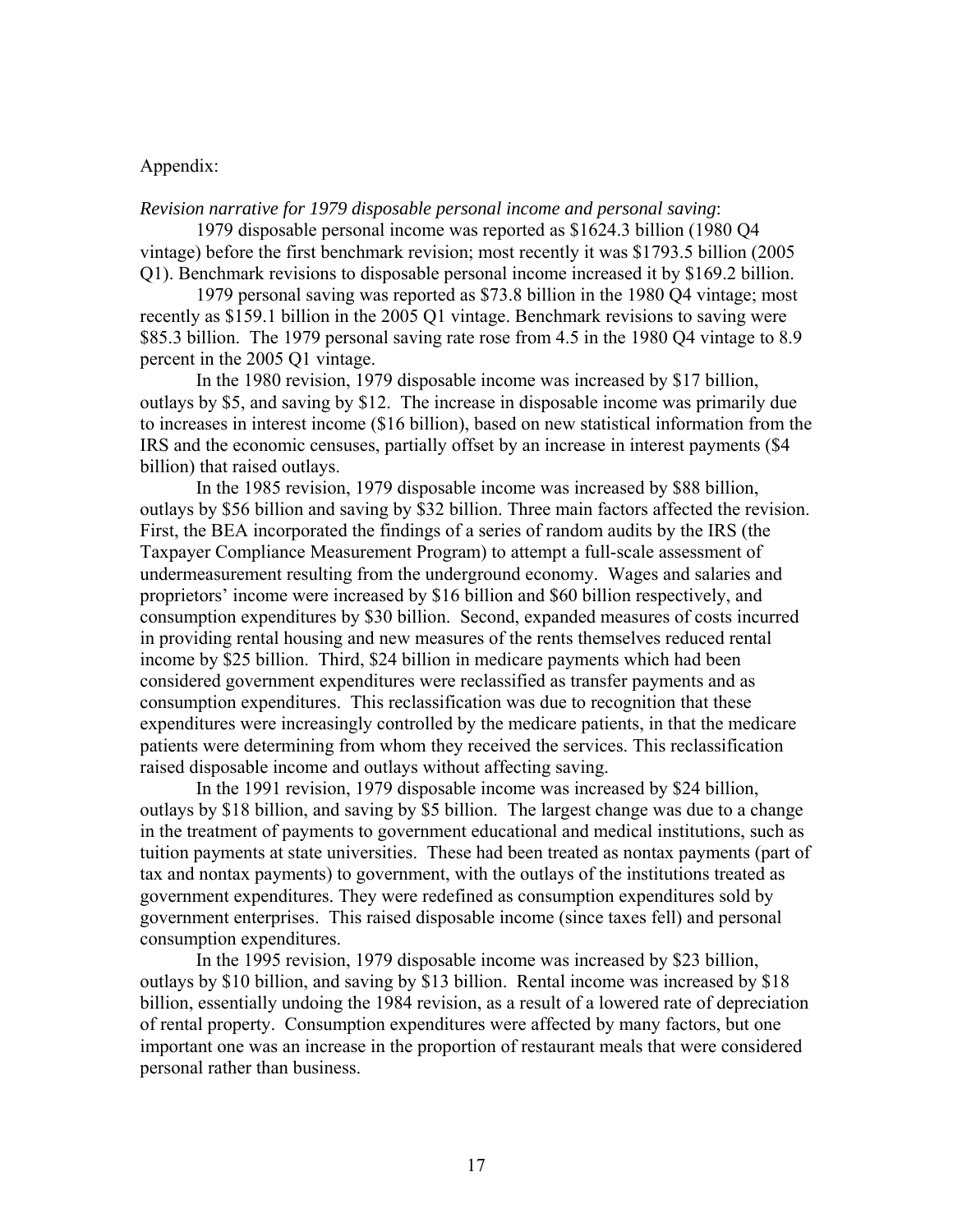In the 1999 revision, 1979 disposable income was increased by \$33 billion, outlays by \$3 billion, and saving by \$30 billion. The major change was a revision in the treatment of government retirement programs, which had been treated like social security and were now to be treated like private pension programs. Social security payments by employees and employers are considered to be like an indirect business tax, and excluded from personal income. Social security benefits are considered to be transfer payments, like welfare and medicare payments, and are included in personal income. Private pension benefits, on the other hand, are considered part of personal income, as if they were deposited in the employees' bank or brokerage accounts. No income is recorded when the benefits are paid out; benefit payments are treated like withdrawals from bank or brokerage accounts. When the federal government accounted for the bulk of government retirement programs, it was appropriate to treat these like social security, in the sense that the federal government did not have to set aside monies to fund the programs. But when state and local government employment came to surpass federal employment it was deemed reasonable to consider them like private pensions. The net effect of the change was to raise personal income by \$30 billion, as contributions were substantially larger than benefits. Another factor raising personal income is that the interest payments and dividends to government retirement trust funds were added to interest and dividend income.

In the 2004 revision, disposable income fell by \$15 billion, personal outlays fell by \$8 billion, and saving fell by \$7 billion. Employer contributions to social insurance were included in compensation, but also included in the subtracted portion, contributions to social insurance, thus having no net impact on personal income. The major revision was a reduction in interest income of \$16 billion; this was due to a definitional change in the calculation of banking services which was offset by a reduction in PCE of banking services.

Implications of extrapolation of revision estimates. Consider, for example, nonfarm proprietors' income. BEA's fundamental source for this is IRS tax data, which it supplements with input-output tables. Unfortunately, there is a very large discrepancy between what is reported to the IRS and the BEA's best guess of such income. Adding together 2002 IRS adjusted gross income (AGI) for proprietors, estate and trusts, and partnerships, BEA arrives at \$310 billion (Survey of Current Business, 2004, p. ). When BEA adjusts its concept of proprietors' income to the IRS definition, it finds \$705 billion. What BEA finds is an "AGI gap" of \$395 billion. Of this, \$309 billion is due to BEA's estimate of tax misreporting, primarily based on evidence from the 1970s, with the rest being unexplained. acts of extrapolation.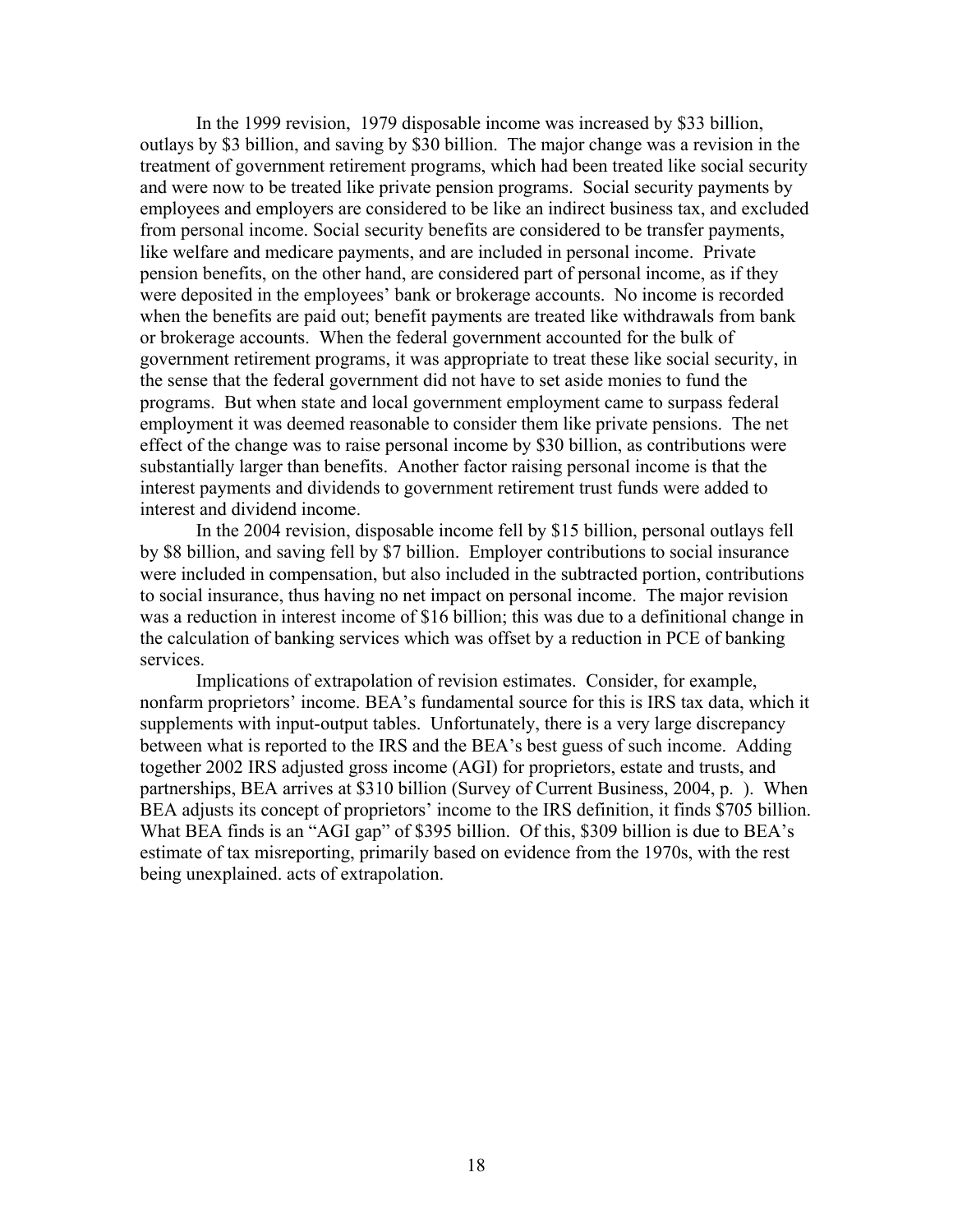|      | Appendix Table 1. Four Major Benchmark Revisions to 1979 personal saving and |            |                                                                                                                                                                                                                                                                                                                   |  |  |  |  |
|------|------------------------------------------------------------------------------|------------|-------------------------------------------------------------------------------------------------------------------------------------------------------------------------------------------------------------------------------------------------------------------------------------------------------------------|--|--|--|--|
|      | disposable income                                                            |            |                                                                                                                                                                                                                                                                                                                   |  |  |  |  |
|      | Revision to                                                                  |            |                                                                                                                                                                                                                                                                                                                   |  |  |  |  |
| Year | Saving                                                                       | Disposable | Major revisions                                                                                                                                                                                                                                                                                                   |  |  |  |  |
|      |                                                                              | income     |                                                                                                                                                                                                                                                                                                                   |  |  |  |  |
| 1985 | \$58                                                                         | \$88       | \$88 Misreporting of taxable income<br>\$28 Wages and salaries: generally corrections due to<br>underreporting of wages and salaries as discovered in the<br>taxpayer compliance measurement program of the IRS<br>from 1973 to 1979. (1980 and 1984 revisions)<br>\$60 Proprietors income, TCMP<br>\$30 PCE TCMP |  |  |  |  |
| 1985 | $\theta$                                                                     | \$24       | \$24 medical vendor payments: medicare reclassified as<br>income (transfer payments) and PCE as more choice<br>permitted to consumers (1984 revision)                                                                                                                                                             |  |  |  |  |
| 1991 | $\Omega$                                                                     | \$25       | \$25 tax reduced: payments to public educational and<br>medical institutions had been considered nontax payments,<br>and became considered PCE. So DPI was revised up<br>along with PCE (1990 revision)                                                                                                           |  |  |  |  |
| 1999 | 30                                                                           | \$30       | 2. \$30 (net) government retirement programs considered<br>as income and not transfers as state and local expenditures<br>come to outweigh federal (1999 revision)                                                                                                                                                |  |  |  |  |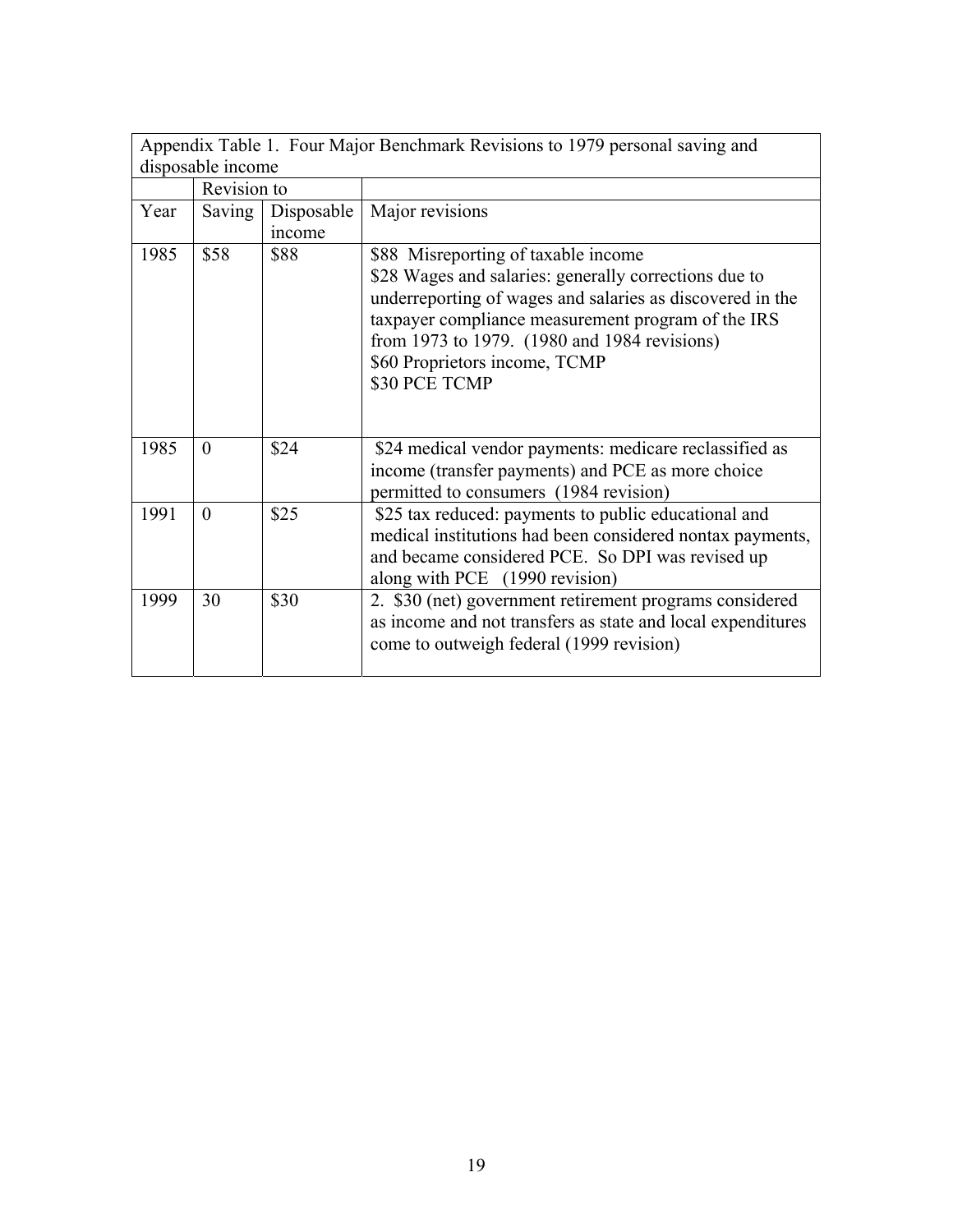| Appendix Table 2. Benchmark revisions to 1979 U.S. personal income, by category, various<br>years |        |         |                         |      |         |         |         |
|---------------------------------------------------------------------------------------------------|--------|---------|-------------------------|------|---------|---------|---------|
| in billions of dollars                                                                            |        |         |                         |      |         |         |         |
| Sources of and disposition of                                                                     |        |         | Benchmark revision date |      |         |         | total   |
| personal income                                                                                   | 1980   | 1985    | 1991                    | 1995 | 1999    | 2003    |         |
| personal income                                                                                   | 19.6   | 90.2    | $-0.9$                  | 22.7 | 25.7    | $-19.3$ | 138     |
| wages and salary                                                                                  | 8.5    | 16      | 3.3                     | 0.5  | $-0.1$  | 0.2     | 28.4    |
| other labor income                                                                                | $-4.1$ | 4.1     | 1.6                     | 0    | 38.3    | $-0.2$  | 39.7    |
| employer contributions to SI*                                                                     | 0      | 0       | 0                       | 0    | 0       | 82.6    | 82.6    |
| proprietors' income                                                                               | 0.8    | 60.3    | $-10.1$                 | 3.2  | $-1.3$  | $-3.6$  | 49.3    |
| rental income                                                                                     | 3.6    | $-24.9$ | 2.8                     | 18.5 | $-2.6$  | $-0.5$  | $-3.1$  |
| interest income                                                                                   | 17.5   | 11.9    | 1.7                     | 0.4  | 9.9     | $-16.2$ | 25.2    |
| dividend income                                                                                   | $-4.1$ | $-0.5$  | 2.3                     | 0.1  | 6.9     | 0       | 4.7     |
| transfers received by households                                                                  | $-2.6$ | 23.7    | $-2.4$                  | 0    | $-36.5$ | 1.1     | $-16.7$ |
| less contributions to SI                                                                          | $-0.1$ | 0.4     | 0                       | 0    | $-10.8$ | 82.5    | 72      |
| less taxes                                                                                        | 2.1    | 2.7     | $-24.5$                 | 0    | $-6.9$  | $-4.6$  | $-31.2$ |
| disposable personal income                                                                        | 17.4   | 87.6    | 23.7                    | 22.7 | 32.5    | $-14.7$ | 169.2   |
| personal outlays                                                                                  | 5      | 55.8    | 18.3                    | 9.9  | 2.9     | -8      | 83.9    |
| personal consumption expend                                                                       | 1.1    | 55.9    | 16.9                    | 9.8  | 2.8     | $-4.1$  | 82.4    |
| interest paid                                                                                     | 4.1    | $-0.2$  | 1                       | 0    | 0       | $-8.3$  | $-3.4$  |
| transfers to government<br>0<br>0<br>4.3<br>$\Omega$<br>$\Omega$<br>$\Omega$                      |        |         |                         |      | 4.3     |         |         |
| transfers to ROW**<br>0.4<br>0.2<br>$-0.1$<br>0<br>$\Omega$<br>$\Omega$                           |        |         |                         |      | 0.5     |         |         |
| personal saving                                                                                   | 12.4   | 31.9    | 5.2                     | 12.9 | 29.6    | $-6.7$  | 85.3    |
| *SI= Social Insurance **ROW= rest of world                                                        |        |         |                         |      |         |         |         |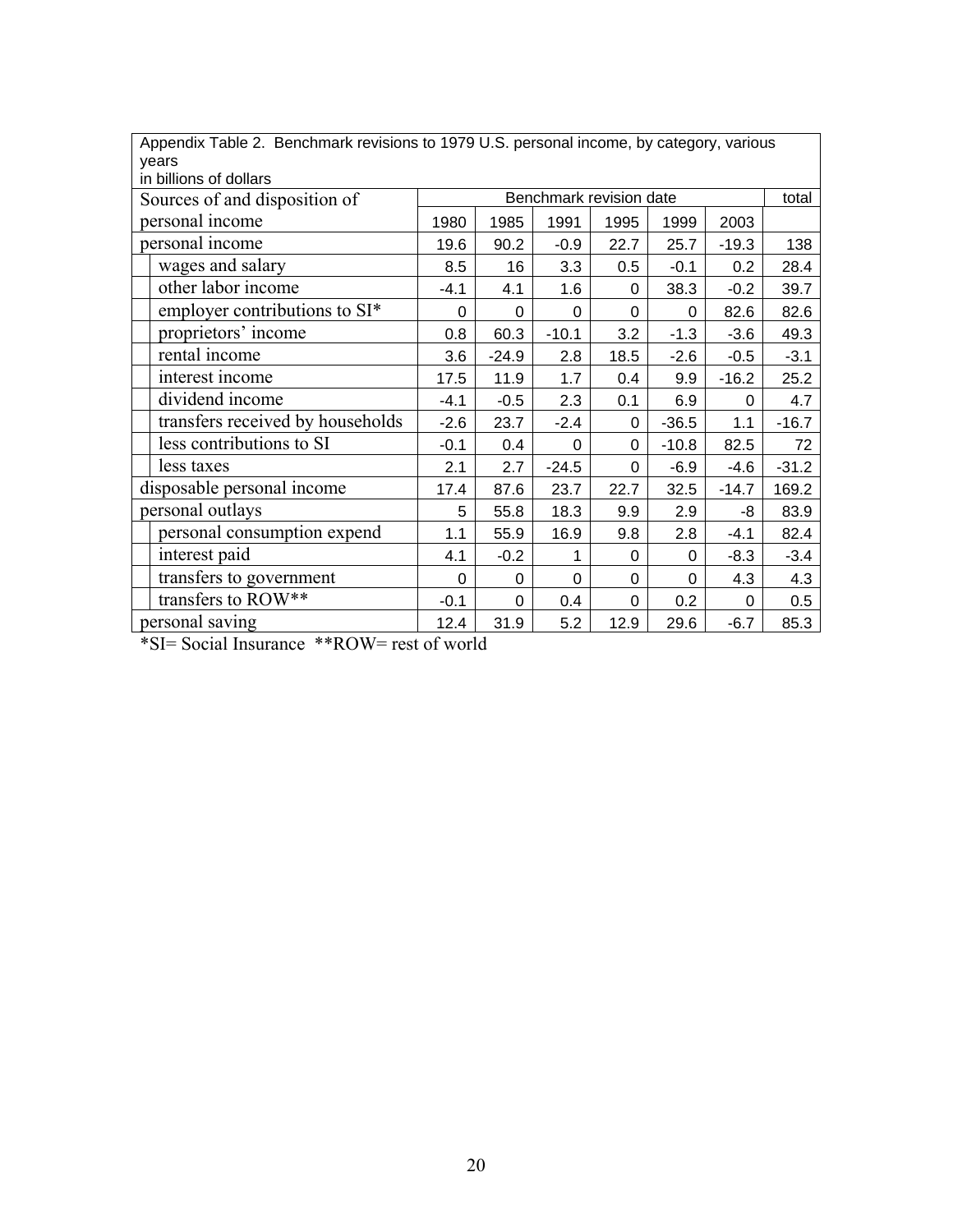| Appendix table 3. 1979 Annual Personal Saving: Major sources of revision from 1980 to<br>2005 |        |        |           |                                                                                                                                                     |  |  |
|-----------------------------------------------------------------------------------------------|--------|--------|-----------|-----------------------------------------------------------------------------------------------------------------------------------------------------|--|--|
|                                                                                               | 1980   | 2005   | Revisions | Major Sources of Revision                                                                                                                           |  |  |
| 1. Wage & Salary<br>Disbursements                                                             | 1227.6 | 1256.0 | 28.4      | statistical (IRS audits, input-<br>output tables)                                                                                                   |  |  |
| 2. Employer contributions<br>to social insurance                                              |        | 82.6   | 82.6      | offset by $(9)$                                                                                                                                     |  |  |
| 3. Other Labor Income                                                                         | 122.7  | 162.4  | 39.7      | definitional: govt retirement<br>payments                                                                                                           |  |  |
| 4. Proprietors Income                                                                         | 130.8  | 180.1  | 49.3      | statistical                                                                                                                                         |  |  |
| 5. Rental Income                                                                              | 26.9   | 23.8   | $-3.1$    |                                                                                                                                                     |  |  |
| 6. Interest Income                                                                            | 192.1  | 217.3  | 25.2      | statistical                                                                                                                                         |  |  |
| 7. Dividends                                                                                  | 52.7   | 57.4   | 4.7       |                                                                                                                                                     |  |  |
| 8. Transfer payments to<br>persons                                                            | 252    | 235.3  | $-16.7$   |                                                                                                                                                     |  |  |
| 9. less Contributions for<br>social insurance                                                 | 80.7   | 152.7  | 72        | definitional: offsets (2)                                                                                                                           |  |  |
| 10. Personal Income                                                                           | 1924.4 | 2062.2 | 138.1     |                                                                                                                                                     |  |  |
| 11. less Tax & nontax<br>payments                                                             | 299.9  | 268.7  | $-31.2$   | definitional: redefine<br>payments for public<br>education and medicine<br>(offset by 14)                                                           |  |  |
| 12. Disposable Personal<br>Income                                                             | 1624.3 | 1793.5 | 169.2     |                                                                                                                                                     |  |  |
| 13. Personal Outlays                                                                          | 1550.5 | 1634.4 | 83.9      |                                                                                                                                                     |  |  |
| 14. Personal Consumption<br>Expenditures                                                      | 1509.3 | 1592.2 | 82.4      | definitional: redefine<br>payments for public<br>education and medicine<br>(offset by $11$ )<br>stat: household expenditure<br>at restaurants, etc. |  |  |
| 15. Interest paid                                                                             | 39.6   | 36.2   | $-3.4$    |                                                                                                                                                     |  |  |
| 16. Transfer payments to<br>government                                                        |        | 4.3    | 4.3       |                                                                                                                                                     |  |  |
| 17. Transfer payments to<br>rest of the world                                                 | 1.1    | 1.6    | 0.5       |                                                                                                                                                     |  |  |
| 18. Personal Saving                                                                           | 73.8   | 159.1  | 85.3      |                                                                                                                                                     |  |  |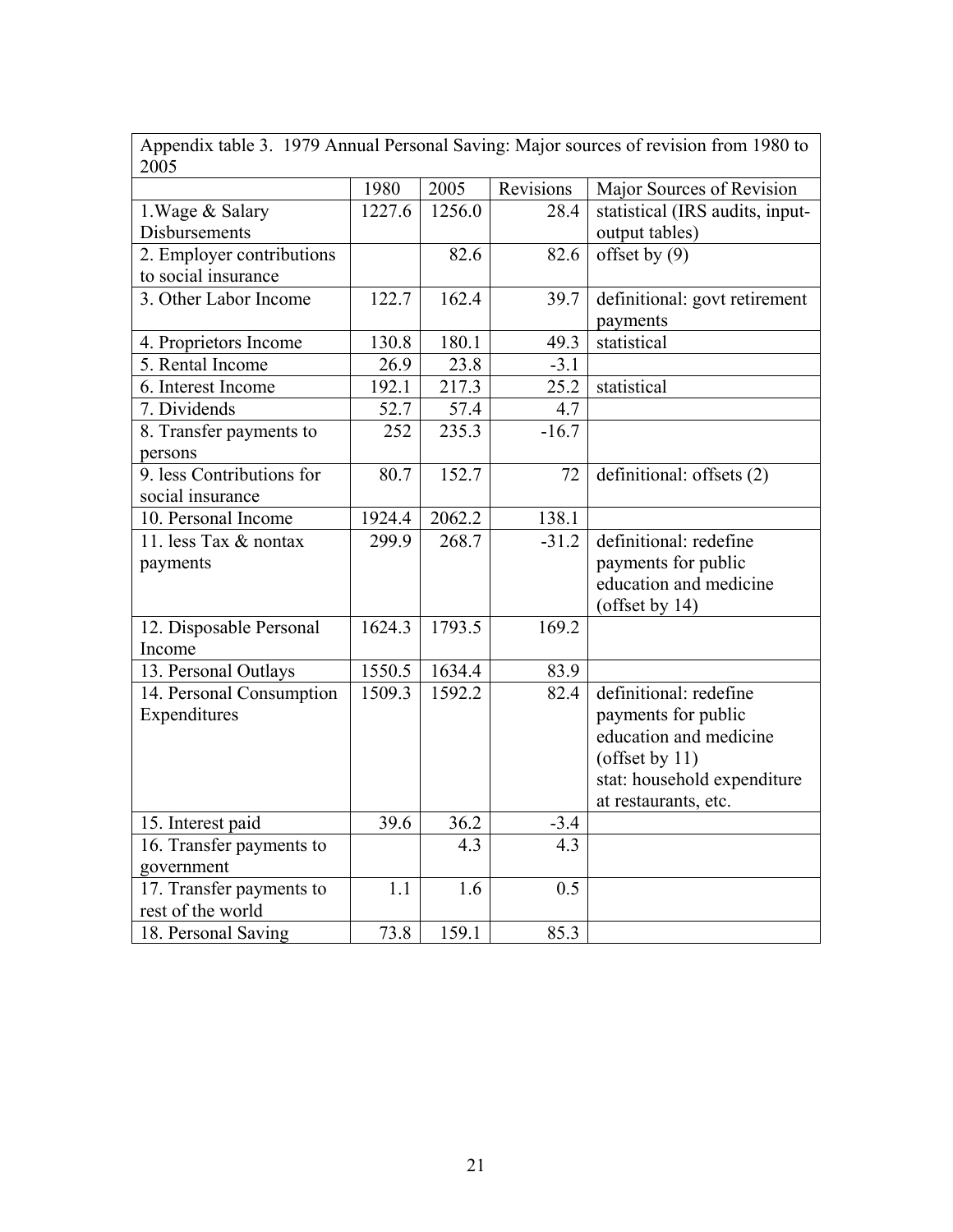#### REFERENCES

Bureau of Economic Analysis, U.S. Department of Commerce, *Survey of Current Business*, various issues, 1965 to 2005.

Campbell, John Y. "Does Saving Anticipate Declining Labor Income? An Alternative

Test of the Personal Income Hypothesis," *Econometrica* 55, November 1987, 1249-73.

Croushore, Dean and Tom Stark, "A Real-Time Data Set for Macroeconomists: Does the Data Vintage Matter" *Review of Economics and Statistics* 85, August 2003, 605-617.

Croushore, Dean and Tom Stark, "A Real-Time Data Set for Macroeconomists" *Journal of Econometrics* 105, November 2001, 111-130.

Hall, Robert E., "Stochastic Implications of the Life Cycle-Permanent Income Hypothesis: Theory and Evidence," *Journal of Political Economy* 86, December 1978, 971-987.

Ireland, Peter N., "Using the Permanent Income Hypothesis for Forecasting," *Federal Reserve Bank of Richmond Economic Quarterly* 81, Winter 1995, 49-63.

Mankiw, N.Gregory, David E. Runkle, and Matthew D. Shapiro, "Are Preliminary Announcements of the Money Stock Rational Forecasts?, *Journal of Monetary Economics* 14, 1984, 15-27.

Taubman, Paul, "Personal Saving: A Time Series Analysis of Three Measures of the Same Conceptual Series," *Review of Economics and Statistics* 50, February 1968, 125- 129.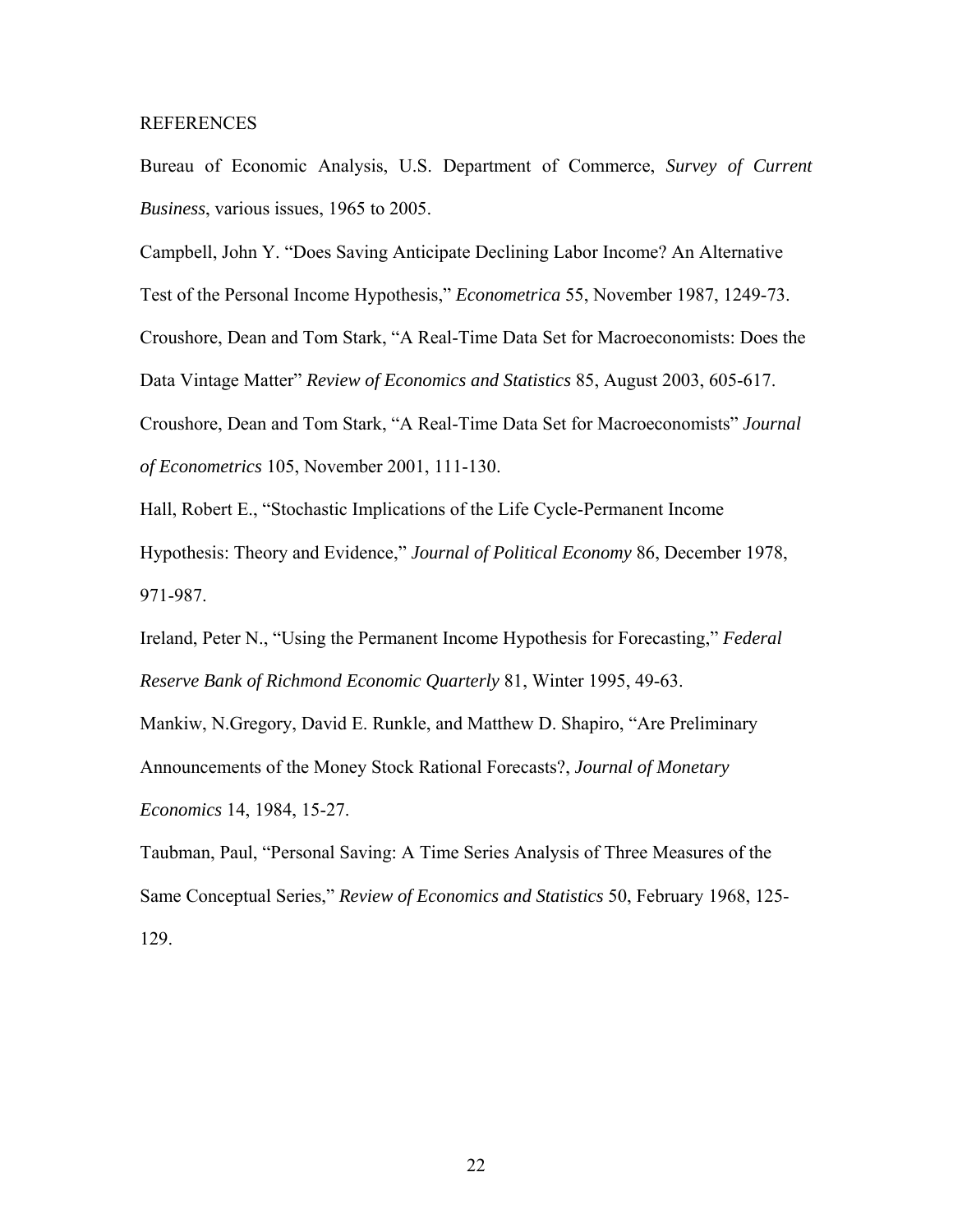Table 1. Personal Saving Rate, 5 Year Averages, After Benchmark Revisions (percent)

| Five-year      | Advance  |      | Vintage |         |       |         |          |       |
|----------------|----------|------|---------|---------|-------|---------|----------|-------|
| periods        | Estimate | 76Q1 | 81Q1    | 86Q1    | 93Q1  | 97Q2    | 00Q2     | 04Q1  |
| 65 Q3 to 70 Q2 | 6.30     | 6.57 | $7.21*$ | 7.15    | 7.20  | $7.83*$ | $8.55*$  | 8.58  |
| 70 Q3 to 75 Q2 | 7.32     | 7.53 | $8.08*$ | $8.71*$ | 8.40  | 8.94*   | $10.09*$ | 10.10 |
| 75 Q3 to 80 Q2 | 5.59     |      | 5.98    | $7.20*$ | 7.10  | $7.68*$ | $9.27*$  | 9.14  |
| 80 Q3 to 85 Q2 | 5.49     |      |         | 6.52    | 7.98* | 8.48*   | $10.25*$ | 10.37 |
| 85 Q3 to 90 Q2 | 4.33     |      |         |         | 4.76  | $5.67*$ | $7.80*$  | 7.45  |
| 90 Q3 to 95 Q2 | 4.34     |      |         |         |       | 5.14    | $7.41*$  | 6.32  |
| 95 Q3 to 00 Q2 | 2.69     |      |         |         |       |         |          | 3.53  |

\*More than 0.5 percentage points larger than in the previous benchmark revision.

Source: BEA, Federal Reserve Bank of Philadelphia Real-Time Data Set for

Macroeconomists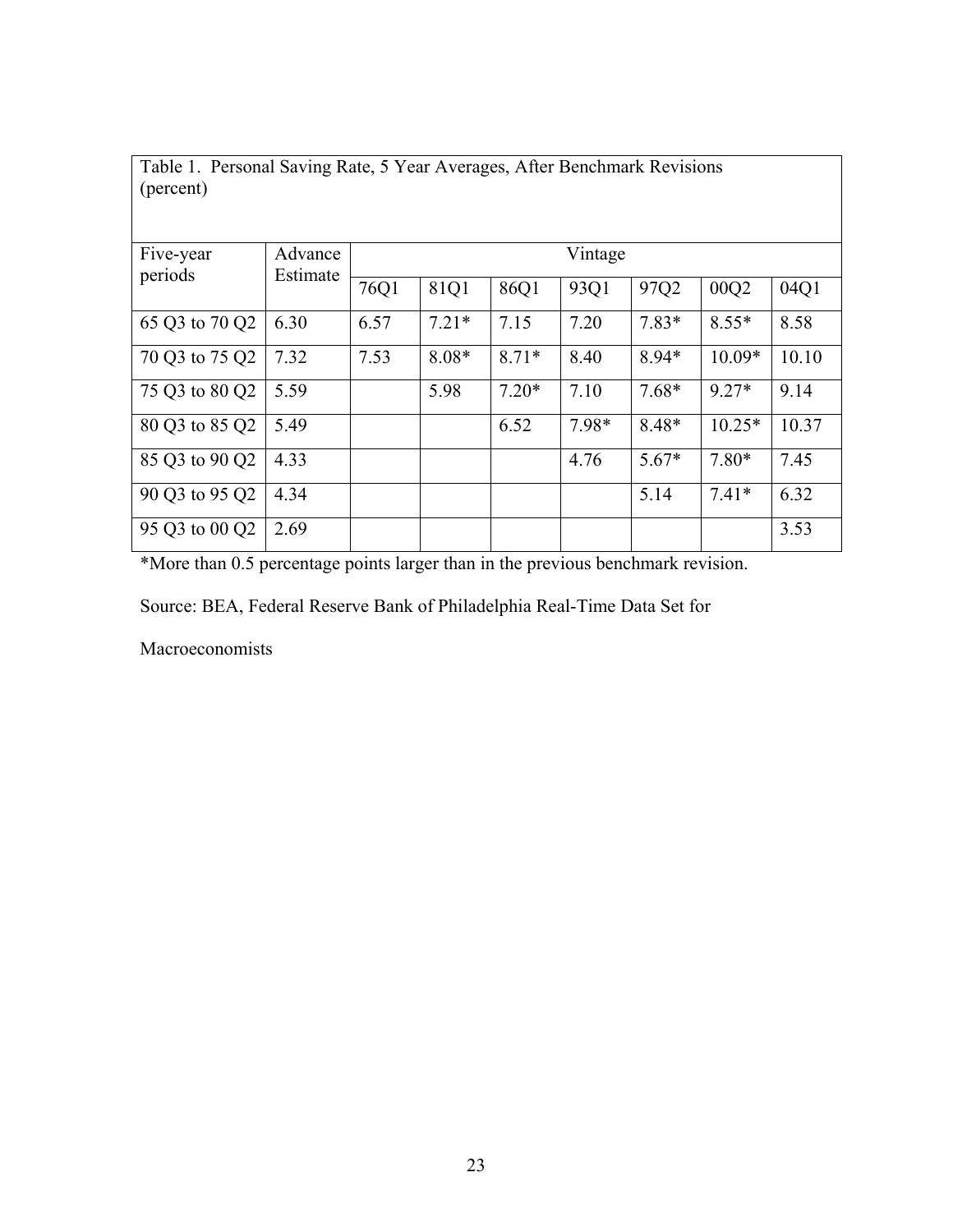|                                                                                       | Table 2. Regression coefficients for: |           |           |           |           |            |  |  |
|---------------------------------------------------------------------------------------|---------------------------------------|-----------|-----------|-----------|-----------|------------|--|--|
| Vintage Saving Rate = $Constant + \beta * Advance Estimate$ Saving Rate               |                                       |           |           |           |           |            |  |  |
| (Standard errors in parentheses are Newey-West HAC standard errors, lag truncation=3) |                                       |           |           |           |           |            |  |  |
|                                                                                       |                                       |           |           | Vintage   |           |            |  |  |
|                                                                                       |                                       | 1984 Q3   | 1989Q3    | 1994Q3    | 1999Q3    | 2004Q3     |  |  |
| 1965 Q3                                                                               | constant in                           | $2.48*$   | $3.51*$   | $5.10*$   | $5.60*$   | $7.45*$    |  |  |
| to 1984                                                                               | percent                               | (0.52)    | (0.67)    | (0.68)    | (0.75)    | (0.75)     |  |  |
| Q2                                                                                    |                                       |           |           |           |           |            |  |  |
|                                                                                       | AE coeff                              | $0.723**$ | $0.637**$ | $0.414**$ | $0.418**$ | $0.331**$  |  |  |
|                                                                                       |                                       | (0.077)   | (.100)    | (0.098)   | (0.108)   | (0.109)    |  |  |
| 1970 Q3                                                                               | constant in                           |           | 0.99      | $3.21*$   | $3.74*$   | $6.17*$    |  |  |
| to 1989                                                                               | percent                               |           | (0.87)    | (0.83)    | (0.78)    | (0.66)     |  |  |
| Q2                                                                                    |                                       |           |           |           |           |            |  |  |
|                                                                                       | AE coeff                              |           | 1.005     | $0.704**$ | $0.701**$ | $0.564**$  |  |  |
|                                                                                       |                                       |           | (0.130)   | (0.121)   | (0.116)   | (0.102)    |  |  |
| 1975 Q3                                                                               | constant in                           |           |           | 1.88      | $2.30*$   | $4.12*$    |  |  |
| to 1994                                                                               | percent                               |           |           | (0.88)    | (0.92)    | (1.05)     |  |  |
| Q2                                                                                    |                                       |           |           |           |           |            |  |  |
|                                                                                       | AE coeff                              |           |           | 0.87      | 0.89      | 0.881      |  |  |
|                                                                                       |                                       |           |           | (0.163)   | (0.169)   | (0.203)    |  |  |
| 1980 Q3                                                                               | constant in                           |           |           |           | $-0.11$   | 2.97*      |  |  |
| to 1999                                                                               | percent                               |           |           |           | (0.49)    | (0.71)     |  |  |
| Q2                                                                                    |                                       |           |           |           |           |            |  |  |
|                                                                                       | AE coeff                              |           |           |           | 1.217     | 0.960      |  |  |
|                                                                                       |                                       |           |           |           | (0.131)   | (0.184)    |  |  |
| 1985 Q3                                                                               | constant in                           |           |           |           |           | $2.30*$    |  |  |
| to 2004                                                                               | percent                               |           |           |           |           | (0.57)     |  |  |
| Q2                                                                                    |                                       |           |           |           |           |            |  |  |
|                                                                                       | AE coeff                              |           |           |           |           | $0.764***$ |  |  |
|                                                                                       |                                       |           |           |           |           | (0.143)    |  |  |

\*greater than 0, p value  $\leq 0.01$ 

\*\*less than 1, p value  $\leq 0.01$ 

\*\*\*less than 1, p value =  $.052$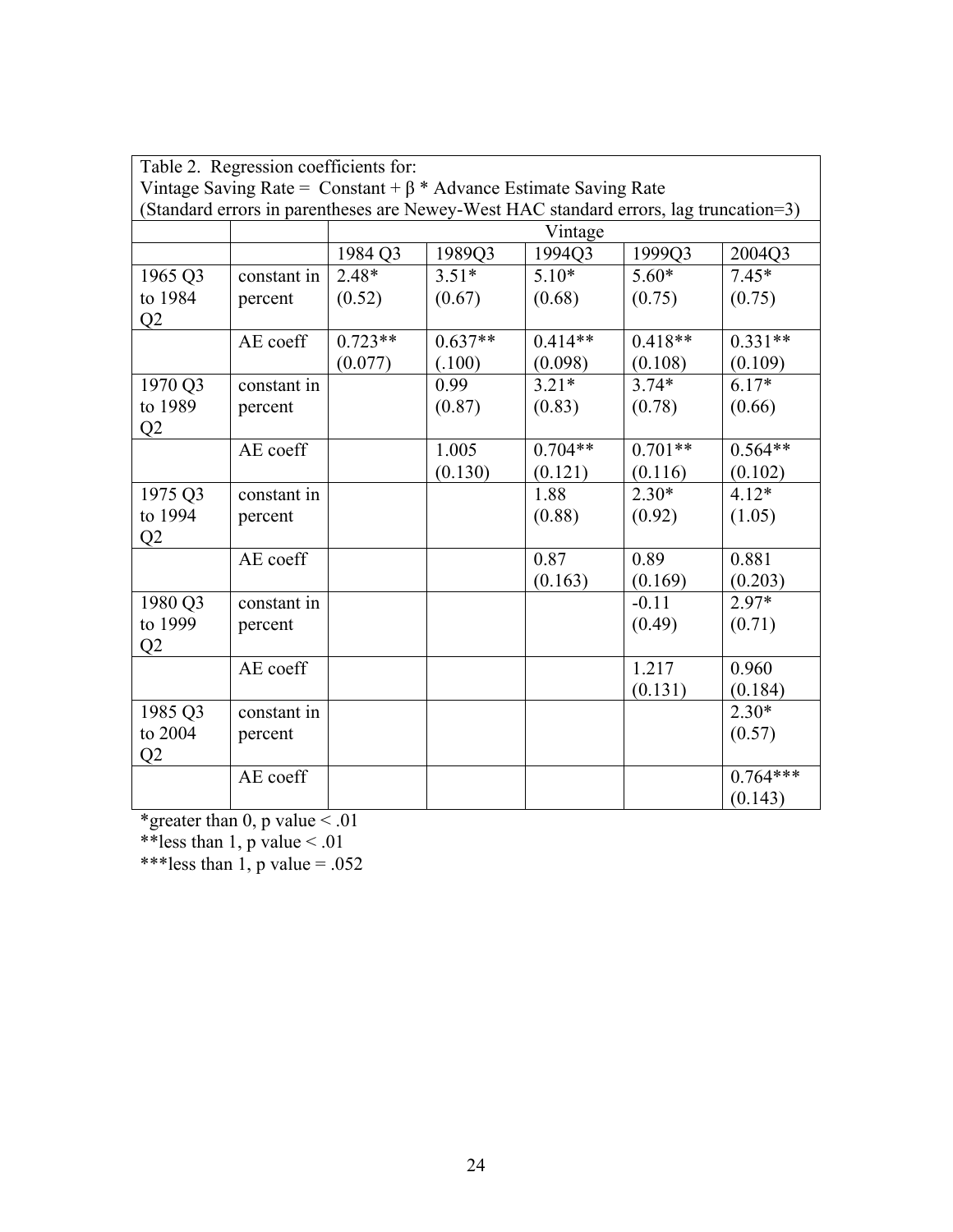| Table 3. Comparing Ireland's forecasts of real labor income with our forecasts of real |                                                      |                       |                                                                                            |            |  |  |  |  |
|----------------------------------------------------------------------------------------|------------------------------------------------------|-----------------------|--------------------------------------------------------------------------------------------|------------|--|--|--|--|
| disposable income                                                                      |                                                      |                       |                                                                                            |            |  |  |  |  |
|                                                                                        |                                                      |                       | Forecasting real disposable income using the saving rate with latest vintage and real-time |            |  |  |  |  |
| data, using 6 lags                                                                     |                                                      |                       |                                                                                            |            |  |  |  |  |
| Data from 1959 Q1 to 1994 Q3                                                           |                                                      |                       |                                                                                            |            |  |  |  |  |
|                                                                                        | Forecast period: 1970 Q1 to 1994 Q3                  |                       |                                                                                            |            |  |  |  |  |
|                                                                                        |                                                      |                       | Forecast variable real, quarterly percent changes at annual rates (log difference x 400)   |            |  |  |  |  |
| Forecast period                                                                        |                                                      |                       | Forecast horizon                                                                           |            |  |  |  |  |
| Forecast period:                                                                       | 1 Quarter                                            | 2 Quarters            | 4 Quarters                                                                                 | 8 Quarters |  |  |  |  |
| 1970 Q1 to                                                                             | Ahead                                                | Ahead                 | Ahead                                                                                      | Ahead      |  |  |  |  |
| 1994 O <sub>3</sub>                                                                    |                                                      |                       |                                                                                            |            |  |  |  |  |
|                                                                                        | Forecast variable: Real labor income (Ireland, 1995) |                       |                                                                                            |            |  |  |  |  |
| LV                                                                                     | .97                                                  | -93                   | .87                                                                                        | .94        |  |  |  |  |
| Forecast variable: Real disposable income                                              |                                                      |                       |                                                                                            |            |  |  |  |  |
| LV                                                                                     | .974                                                 | 1.065<br>.982<br>.956 |                                                                                            |            |  |  |  |  |
| <b>RTLV</b>                                                                            | 1.047                                                | 1.072                 | 1.094                                                                                      | 1.158      |  |  |  |  |
| <b>RT</b>                                                                              | 1.050                                                | 1.068                 | 1.078                                                                                      | 1.113      |  |  |  |  |

Each entry is the ratio of out-of-sample RMSE of the VAR model (with lags of the personal saving rate) to the RMSE of the univariate AR model, 6 lags.

LV indicates that the latest vintage of data (2005Q1) was used to estimate and forecast the model and to compute the forecast errors. RTLV indicates that real-time data were used to estimate and forecast the model, but the latest vintage of data was used to compute forecast errors. RT indicates that real-time data were used to estimate and forecast the model and to evaluate forecast errors.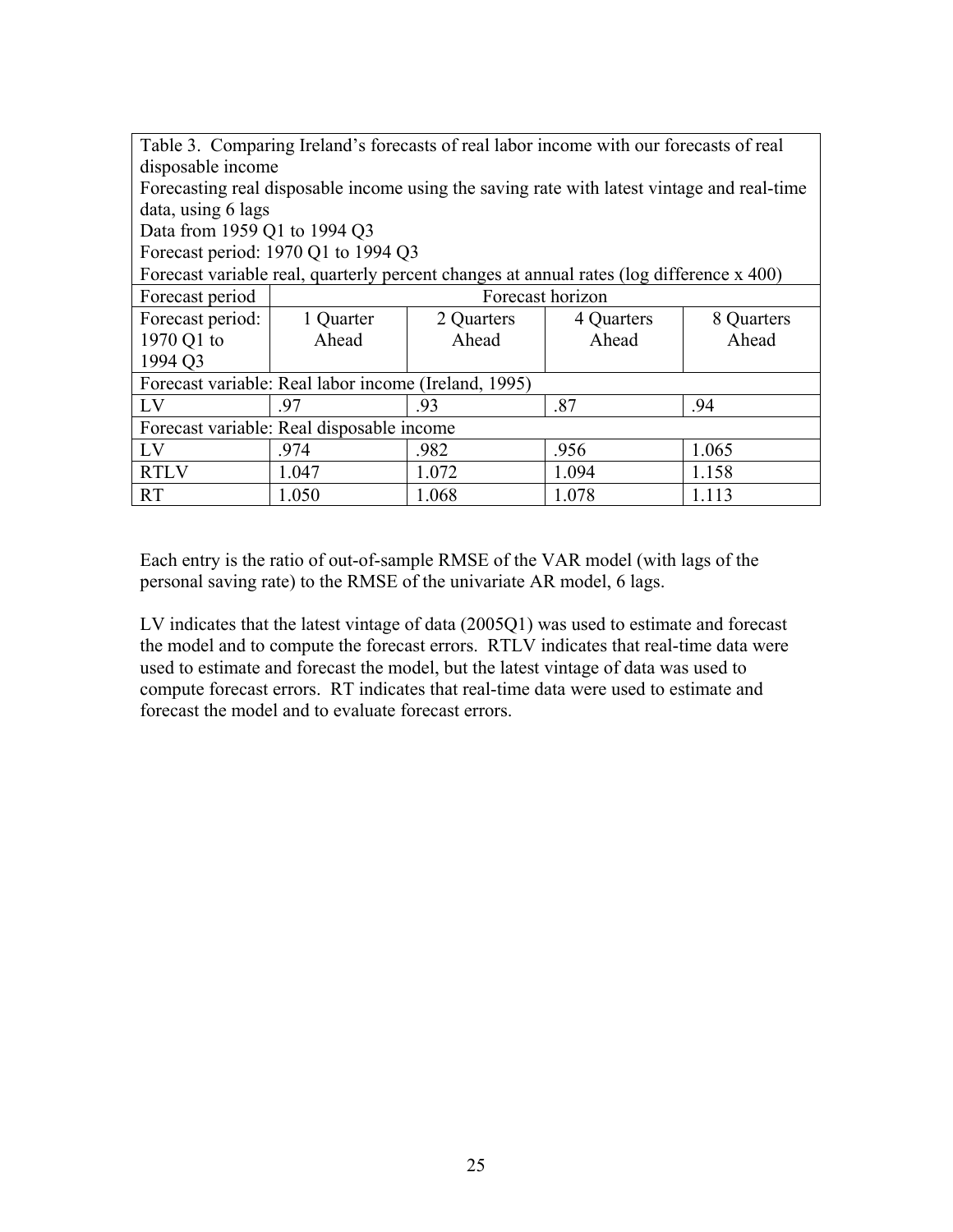|                                     | Table 4. Forecasting real disposable income using the saving rate with latest vintage and |            |                  |            |  |  |  |
|-------------------------------------|-------------------------------------------------------------------------------------------|------------|------------------|------------|--|--|--|
|                                     | real-time data, using 6 lags (Ireland)                                                    |            |                  |            |  |  |  |
| Data from 1953Q1 to 2004Q4          |                                                                                           |            |                  |            |  |  |  |
|                                     | Forecast period: 1970 Q1 to 2004 Q4                                                       |            |                  |            |  |  |  |
|                                     | Forecast variable real, quarterly percent changes at annual rates (log difference x 400)  |            |                  |            |  |  |  |
| Forecast                            |                                                                                           |            | Forecast horizon |            |  |  |  |
| variable                            |                                                                                           |            |                  |            |  |  |  |
| Disposable                          | 1 Quarter                                                                                 | 2 Quarters | 4 Quarters       | 8 Quarters |  |  |  |
| Income                              | Ahead                                                                                     | Ahead      | Ahead            | Ahead      |  |  |  |
|                                     | Forecast period: 1970 Q1 to 2004 Q4                                                       |            |                  |            |  |  |  |
| LV                                  | .976                                                                                      | 1.001      | .965             | 1.043      |  |  |  |
| <b>RTLV</b>                         | .996                                                                                      | 1.056      | 1.109            | 1.167      |  |  |  |
| <b>RT</b>                           | 1.016                                                                                     | 1.077      | 1.094            | 1.091      |  |  |  |
|                                     | Forecast period: 1970 Q1 to 1981 Q4                                                       |            |                  |            |  |  |  |
| LV                                  | .979                                                                                      | .990       | .933             | 1.005      |  |  |  |
| <b>RTLV</b>                         | .982                                                                                      | 1.047      | 1.132            | 1.202      |  |  |  |
| <b>RT</b>                           | 1.008                                                                                     | 1.061      | 1.080            | 1.099      |  |  |  |
| Forecast period: 1982 Q1 to 2004 Q4 |                                                                                           |            |                  |            |  |  |  |
| LV                                  | .972                                                                                      | 1.015      | .999             | 1.076      |  |  |  |
| <b>RTLV</b>                         | 1.014                                                                                     | 1.070      | 1.079            | 1.130      |  |  |  |
| <b>RT</b>                           | 1.026                                                                                     | 1.104      | 1.119            | 1.081      |  |  |  |

Each entry is the ratio of out-of-sample RMSE of the VAR model (with lags of the personal saving rate) to the RMSE of the univariate AR model, 6 lags.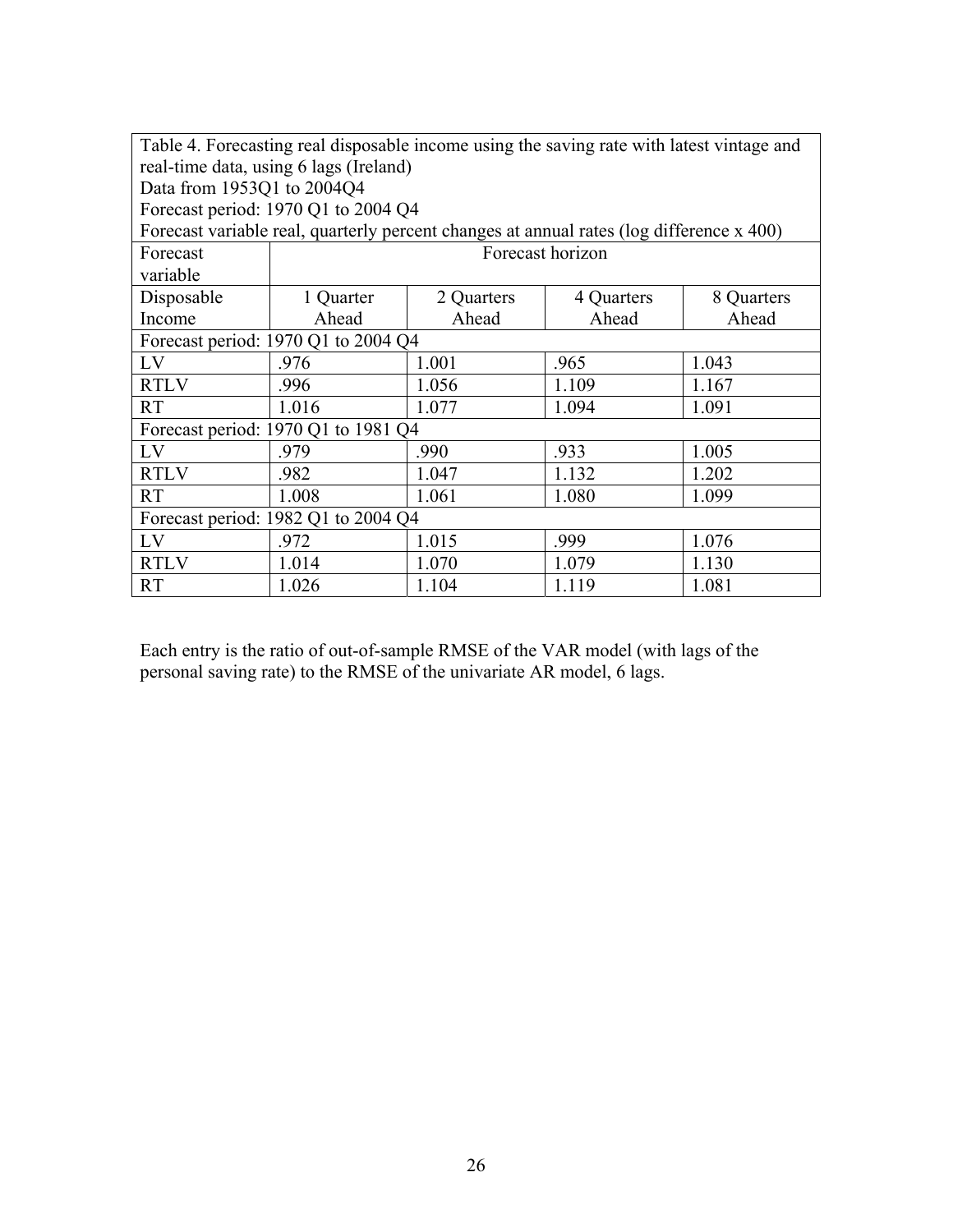| Table 5. Forecasting real disposable income using the saving rate with latest vintage and<br>real-time data., using SIC to choose lag length |                                                                                          |            |                  |            |  |  |  |
|----------------------------------------------------------------------------------------------------------------------------------------------|------------------------------------------------------------------------------------------|------------|------------------|------------|--|--|--|
| Data from 1953Q1 to 2004Q4                                                                                                                   |                                                                                          |            |                  |            |  |  |  |
|                                                                                                                                              | Forecast period: 1970 Q1 to 2004 Q4                                                      |            |                  |            |  |  |  |
|                                                                                                                                              | Forecast variable real, quarterly percent changes at annual rates (log difference x 400) |            |                  |            |  |  |  |
| Forecast                                                                                                                                     |                                                                                          |            | Forecast horizon |            |  |  |  |
| variable                                                                                                                                     |                                                                                          |            |                  |            |  |  |  |
| Disposable                                                                                                                                   | 1 Quarter                                                                                | 2 Quarters | 4 Quarters       | 8 Quarters |  |  |  |
| Income                                                                                                                                       | Ahead                                                                                    | Ahead      | Ahead            | Ahead      |  |  |  |
|                                                                                                                                              | Forecast period: 1970 Q1 to 2004 Q4                                                      |            |                  |            |  |  |  |
| LV                                                                                                                                           | 1.011                                                                                    | 1.068      | 1.126            | 1.304      |  |  |  |
| <b>RTLV</b>                                                                                                                                  | 1.045                                                                                    | 1.165      | 1.292            | 1.474      |  |  |  |
| <b>RT</b>                                                                                                                                    | 1.061                                                                                    | 1.181      | 1.290            | 1.407      |  |  |  |
|                                                                                                                                              | Forecast period: 1970 Q1 to 1981 Q4                                                      |            |                  |            |  |  |  |
| LV                                                                                                                                           | .957                                                                                     | .964       | .938             | 1.042      |  |  |  |
| <b>RTLV</b>                                                                                                                                  | 1.012                                                                                    | 1.095      | 1.204            | 1.278      |  |  |  |
| <b>RT</b>                                                                                                                                    | 1.011<br>1.095<br>1.167<br>1.203                                                         |            |                  |            |  |  |  |
| Forecast period: 1982 Q1 to 2004 Q4                                                                                                          |                                                                                          |            |                  |            |  |  |  |
| LV                                                                                                                                           | 1.068                                                                                    | 1.187      | 1.290            | 1.510      |  |  |  |
| <b>RTLV</b>                                                                                                                                  | 1.084                                                                                    | 1.256      | 1.383            | 1.654      |  |  |  |
| <b>RT</b>                                                                                                                                    | 1.123                                                                                    | 1.302      | 1.458            | 1.638      |  |  |  |

Each entry is the ratio of out-of-sample RMSE of the VAR model (with lags of the personal saving rate) to the RMSE of the univariate AR model, lag length chosen by SIC, generally equal to 1.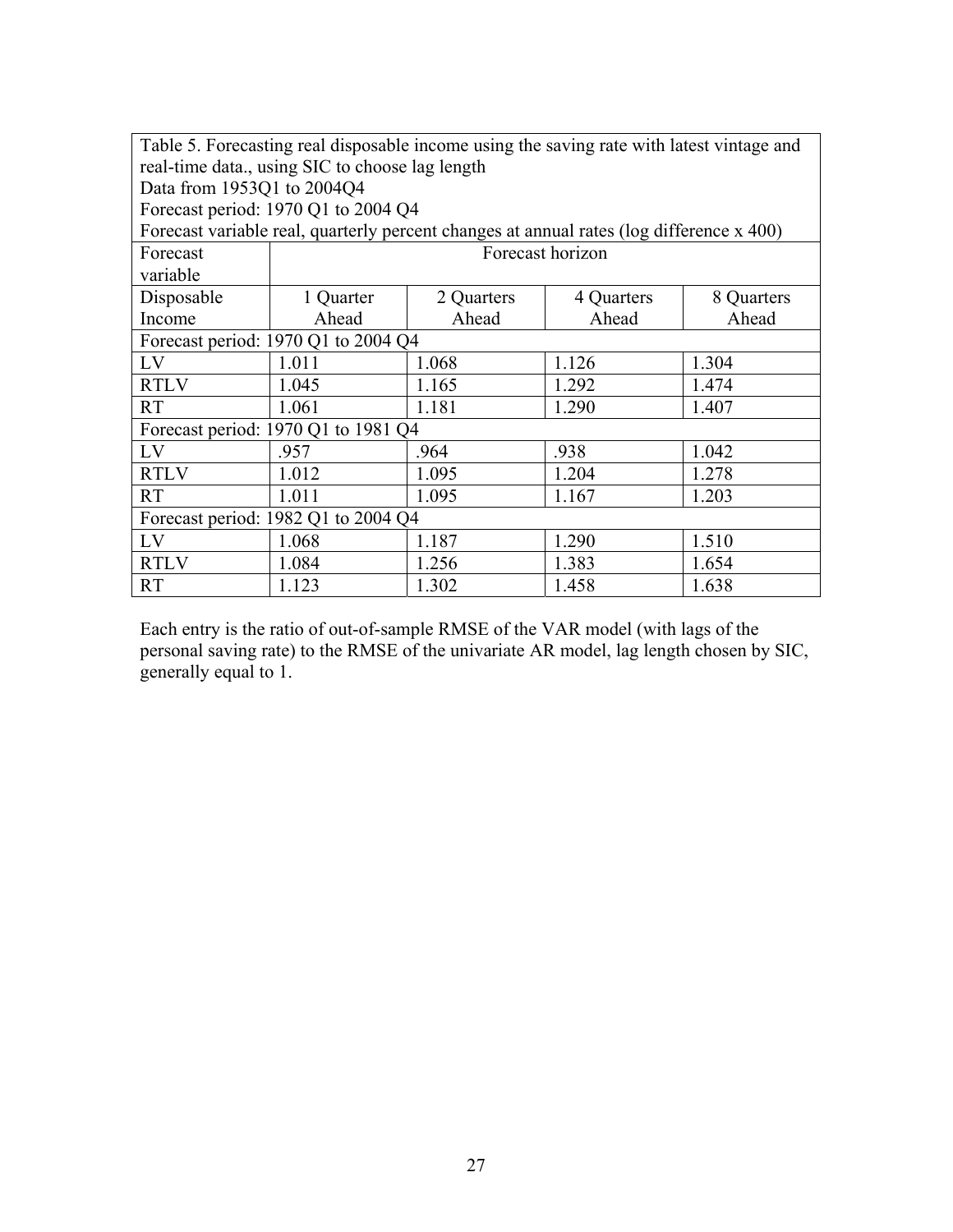| Table 6 Forecasting real output and consumption using the saving rate with latest vintage<br>and real-time data., using SIC to choose lag length |                                                                                          |            |                  |            |  |  |  |
|--------------------------------------------------------------------------------------------------------------------------------------------------|------------------------------------------------------------------------------------------|------------|------------------|------------|--|--|--|
| Data from 1953Q1 to 2004Q4                                                                                                                       |                                                                                          |            |                  |            |  |  |  |
|                                                                                                                                                  | Forecast period: 1970 Q1 to 2004 Q4                                                      |            |                  |            |  |  |  |
|                                                                                                                                                  | Forecast variable real, quarterly percent changes at annual rates (log difference x 400) |            |                  |            |  |  |  |
| Forecast                                                                                                                                         |                                                                                          |            | Forecast horizon |            |  |  |  |
| variable                                                                                                                                         |                                                                                          |            |                  |            |  |  |  |
|                                                                                                                                                  | 1 Quarter                                                                                | 2 Quarters | 4 Quarters       | 8 Quarters |  |  |  |
|                                                                                                                                                  | Ahead                                                                                    | Ahead      | Ahead            | Ahead      |  |  |  |
| GNP/GDP                                                                                                                                          |                                                                                          |            |                  |            |  |  |  |
| LV                                                                                                                                               | 1.021                                                                                    | 1.033      | 1.063            | 1.097      |  |  |  |
| <b>RTLV</b>                                                                                                                                      | 1.032                                                                                    | 1.066      | 1.110            | 1.166      |  |  |  |
| <b>RT</b>                                                                                                                                        | 1.058                                                                                    | 1.083      | 1.114            | 1.156      |  |  |  |
| <b>PCE</b>                                                                                                                                       |                                                                                          |            |                  |            |  |  |  |
| LV                                                                                                                                               | 1.037                                                                                    | 1.065      | 1.078            | 1.061      |  |  |  |
| <b>RTLV</b>                                                                                                                                      | 1.033                                                                                    | 1.039      | 1.043            | 1.059      |  |  |  |
| <b>RT</b>                                                                                                                                        | 1.028                                                                                    | 1.042      | 1.037            | 1.043      |  |  |  |
| PCE:Durables                                                                                                                                     |                                                                                          |            |                  |            |  |  |  |
| LV                                                                                                                                               | 1.030                                                                                    | 1.046      | 1.066            | 1.042      |  |  |  |
| <b>RTLV</b>                                                                                                                                      | 1.006                                                                                    | 1.011      | 1.013            | 1.019      |  |  |  |
| <b>RT</b>                                                                                                                                        | 1.007                                                                                    | 1.008      | 1.004            | 1.012      |  |  |  |
| PCE:Nondurables                                                                                                                                  |                                                                                          |            |                  |            |  |  |  |
| LV                                                                                                                                               | 1.023                                                                                    | 1.036      | 1.048            | 1.054      |  |  |  |
| <b>RTLV</b>                                                                                                                                      | 1.029                                                                                    | 1.046      | 1.078            | 1.105      |  |  |  |
| <b>RT</b>                                                                                                                                        | 1.101<br>1.024<br>1.047<br>1.084                                                         |            |                  |            |  |  |  |
| PCE:Services                                                                                                                                     |                                                                                          |            |                  |            |  |  |  |
| LV                                                                                                                                               | 1.004                                                                                    | 1.005      | 1.005            | 0.995      |  |  |  |
| <b>RTLV</b>                                                                                                                                      | 1.043                                                                                    | 1.063      | 1.079            | 1.089      |  |  |  |
| <b>RT</b>                                                                                                                                        | 1.038                                                                                    | 1.045      | 1.083            | 1.071      |  |  |  |

Each entry is the ratios of out-of-sample RMSE of the VAR model (with lags of the personal saving rate) to the RMSE of univariate AR model, lag length chosen by SIC, generally equal to 1.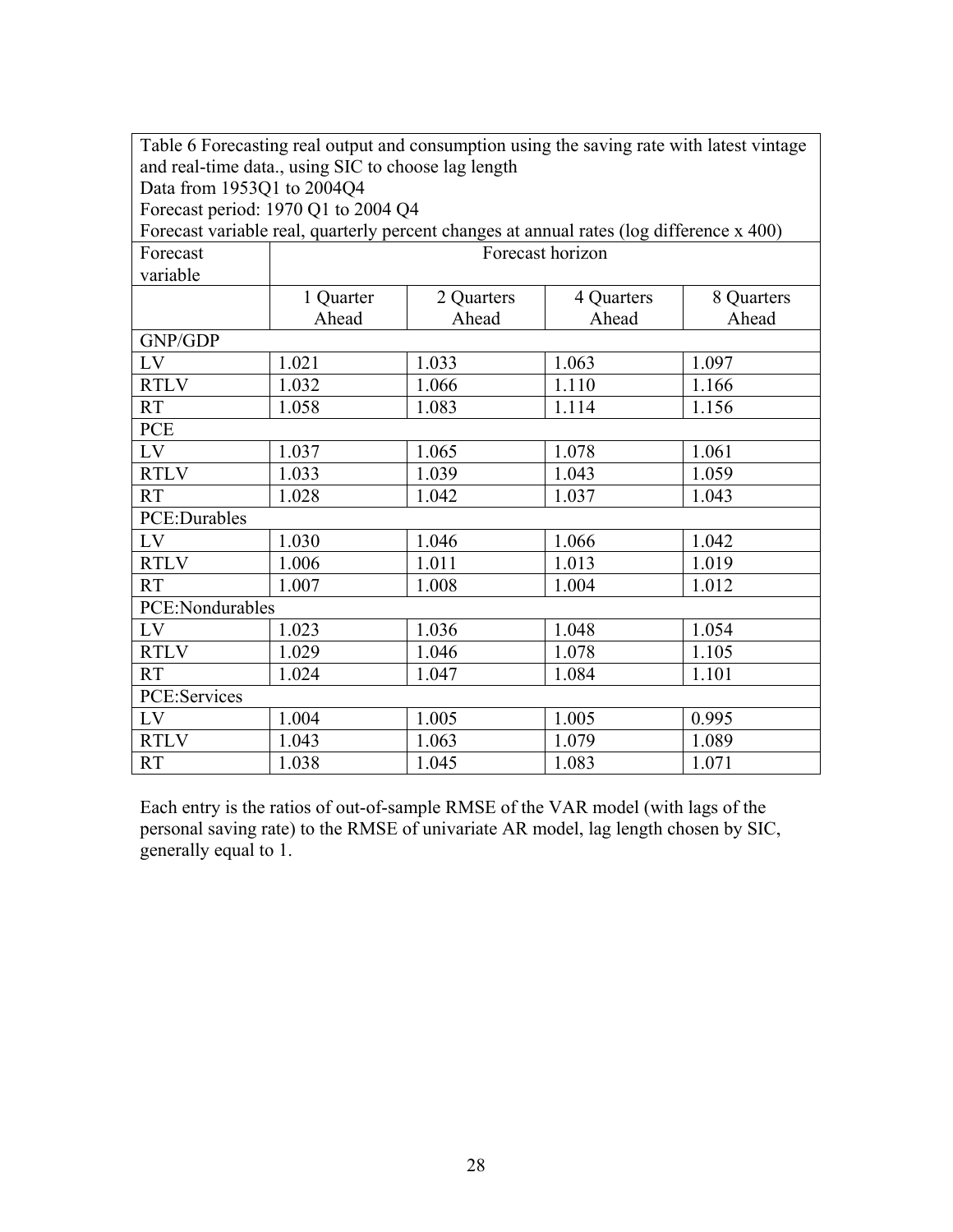

**Figure 1. Measured Personal Saving Rates**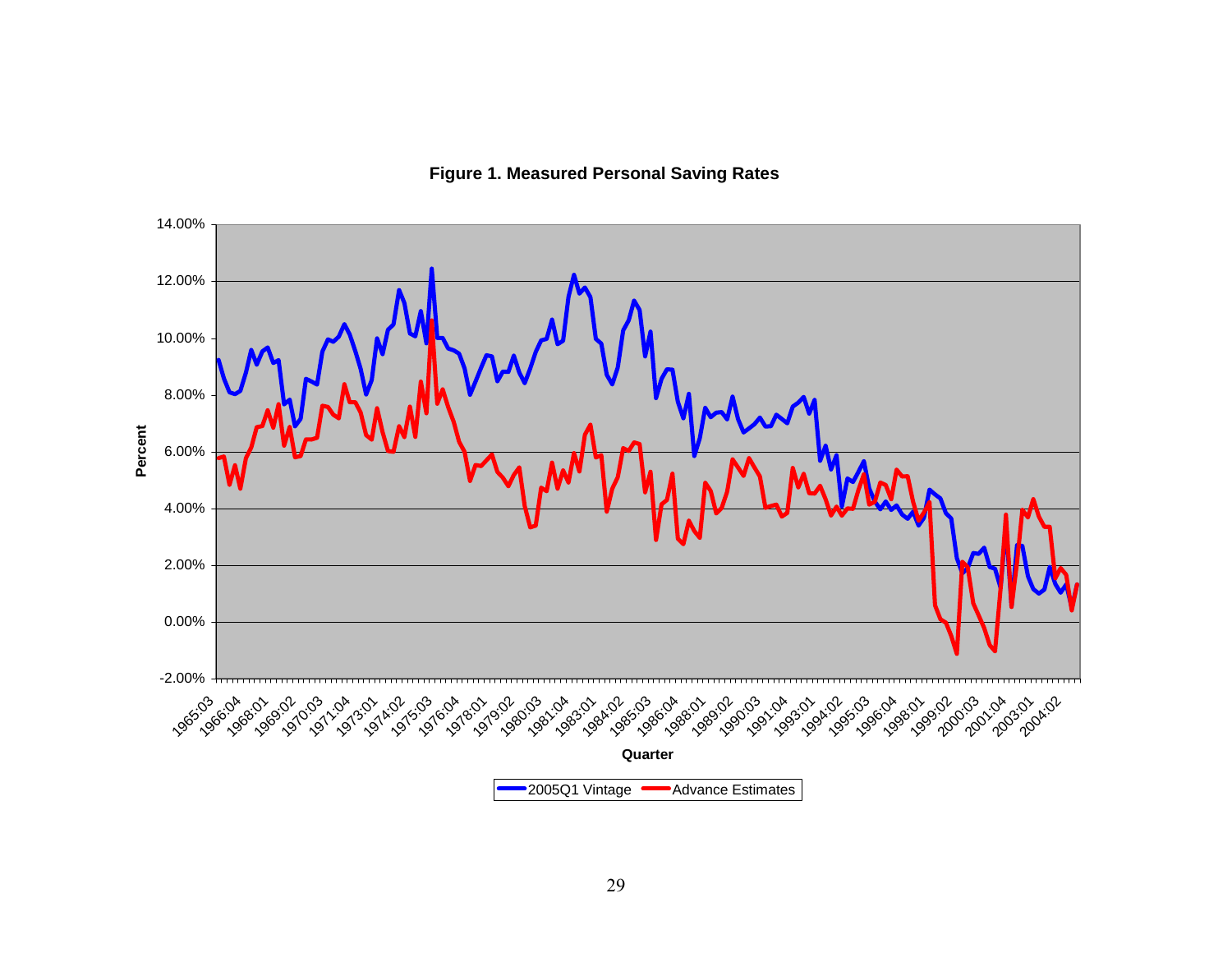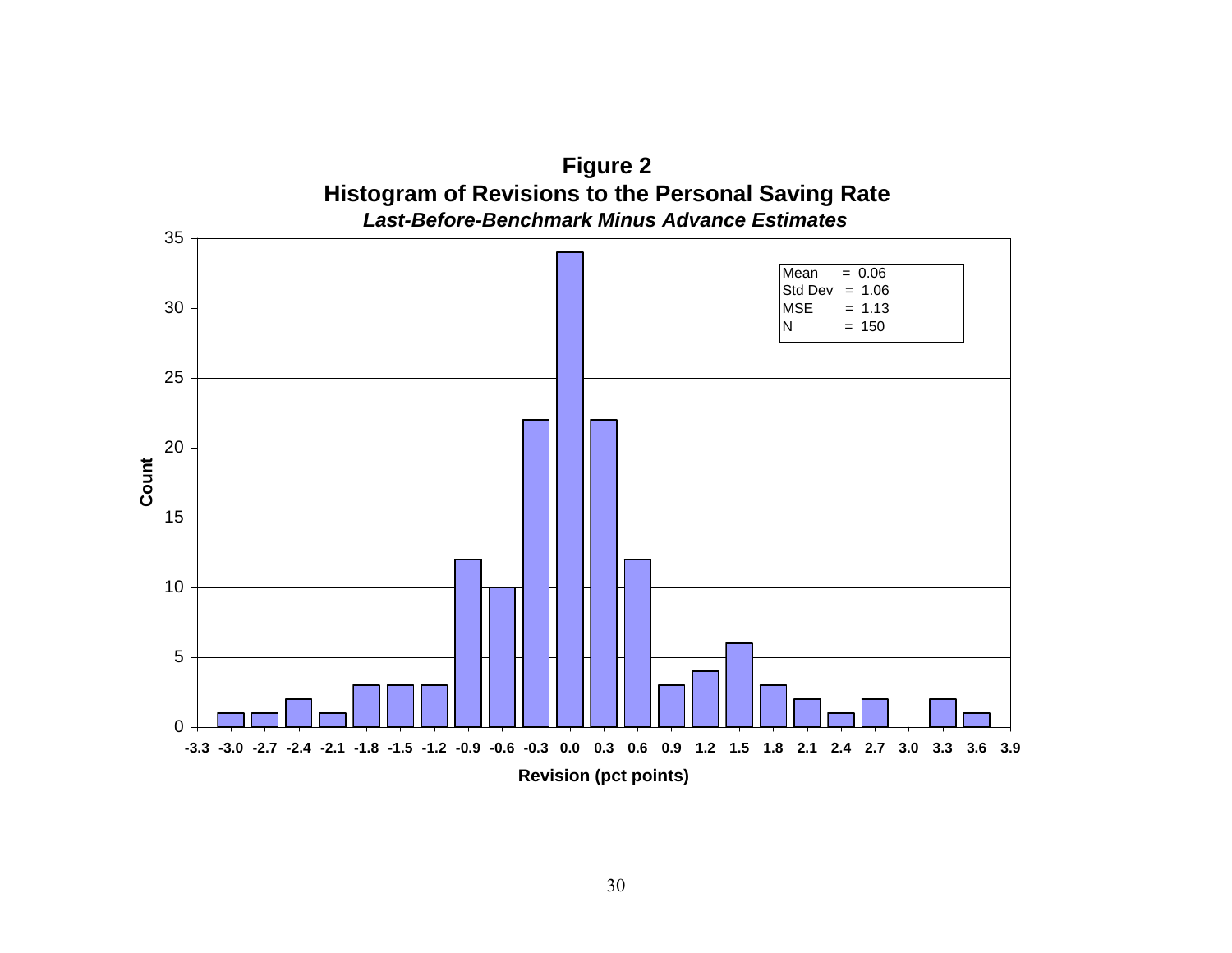

**Figure 3 Histogram of Revisions to the Personal Saving Rate**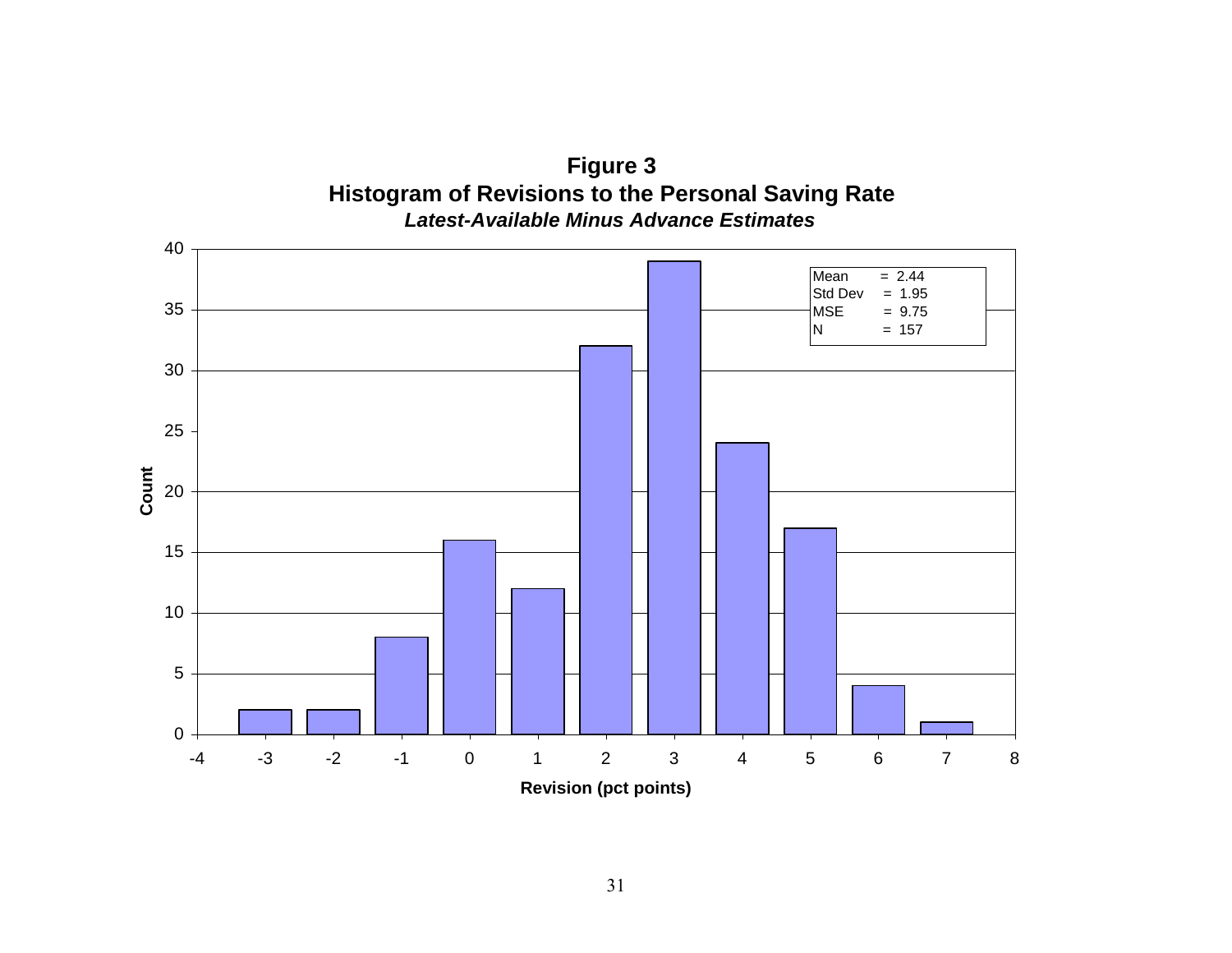

**Figure 4 Revisions to Nominal Income and Output**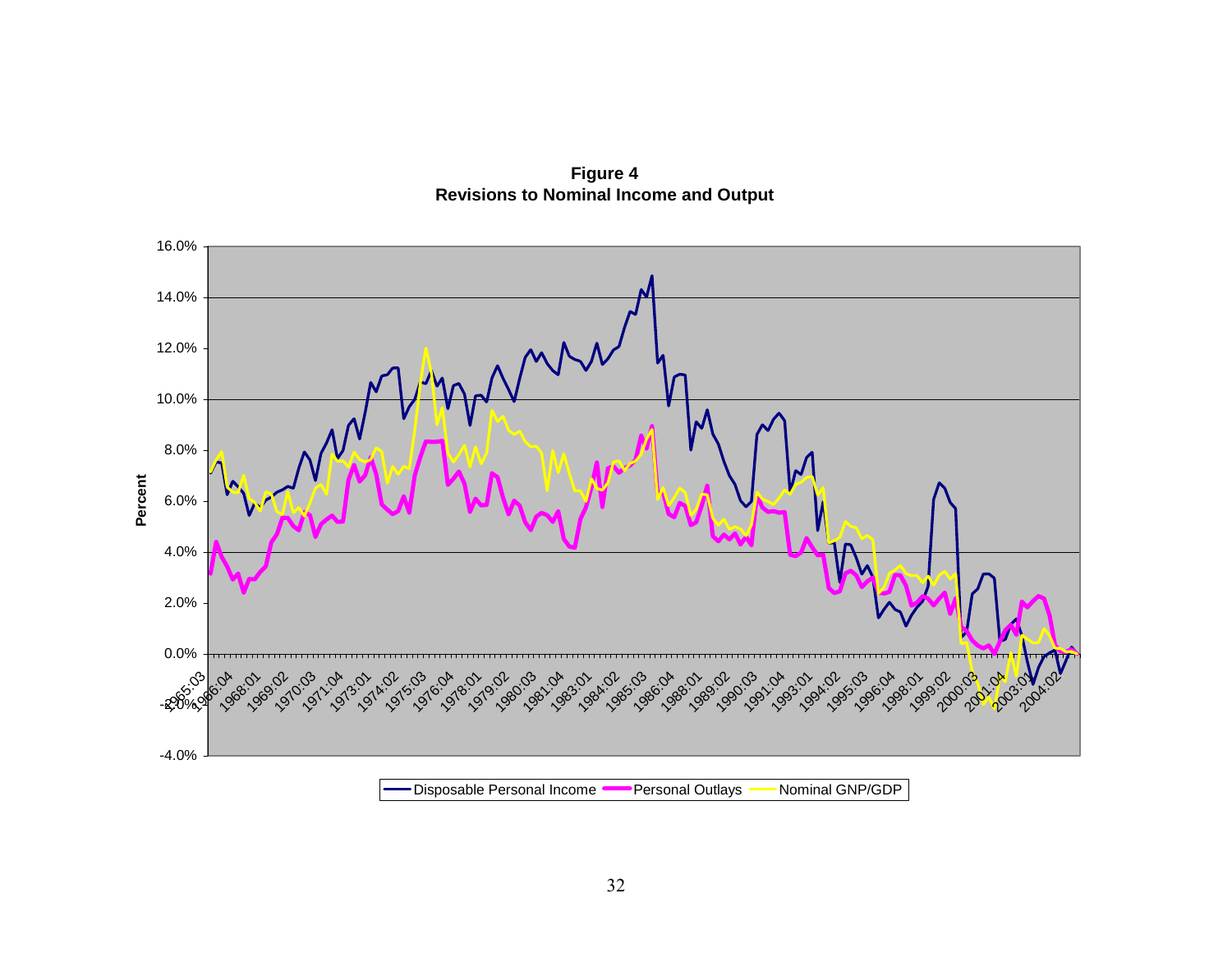# **Figure 5**



For Figures 5 and 6, VAR based on real-time data, lag length chosen by the SIC.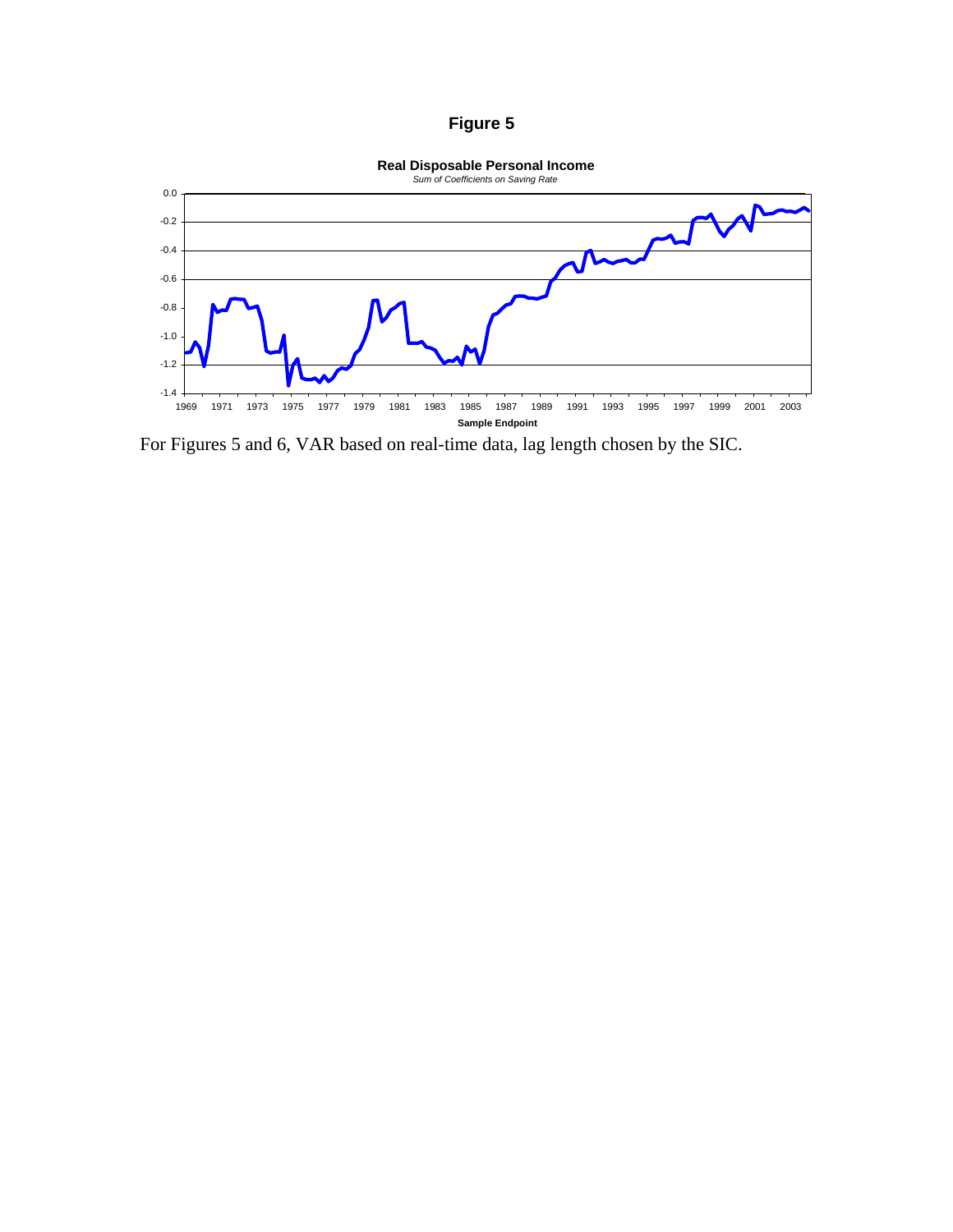# **Figure 6**



**Real PCE (Durables)** *Sum of Coefficients on Saving Rate*